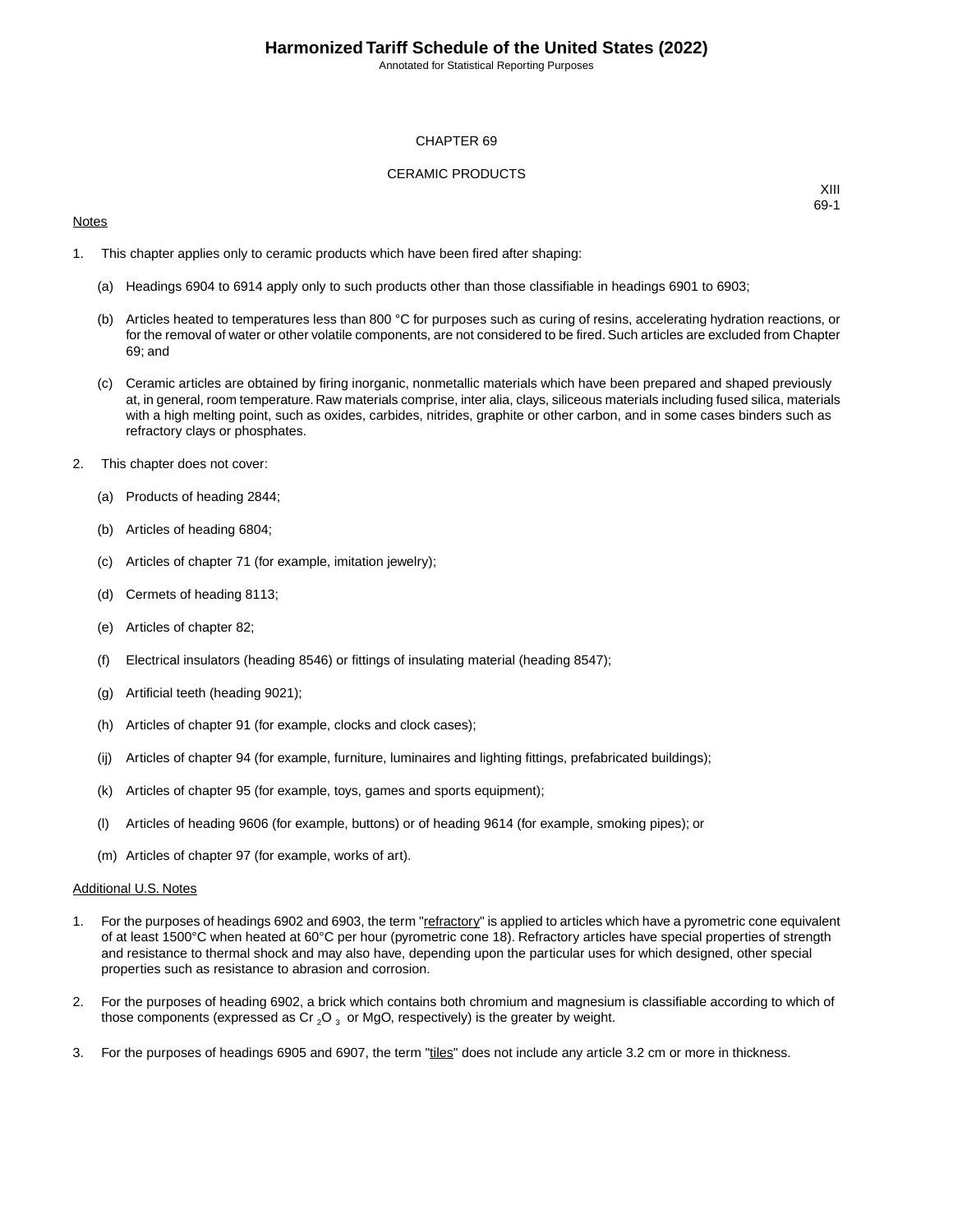Annotated for Statistical Reporting Purposes

- 5. For the purposes of headings 6909 through 6914:
	- (a) The terms "porcelain,""china" and"chinaware"embrace ceramic ware (other than stoneware), whether or not glazed or decorated, having a fired white body (unless artificially colored) which will not absorb more than 0.5 percent of its weight of water and is translucent in thicknesses of several millimeters. The term"stoneware" as used in this note, embraces ceramic ware which contains clay as an essential ingredient, is not commonly white, will absorb not more than 3 percent of its weight of water, and is naturally opaque (except in very thin pieces) even when absorption is less than 0.1 percent.
	- (b) The term "bone chinaware" embraces chinaware or porcelain the body of which contains 25 percent or more of calcined bone or tricalcium phosphate.
	- (c) The term "earthenware" embraces ceramic ware, whether or not glazed or decorated, having a fired body which contains clay as an essential ingredient, and will absorb more than 3 percent of its weight of water.
	- (d) The water absorption of a ceramic body shall be determined by ASTM test method designated C373 (except that test specimens may have a minimum weight of 10 g, and may have one large surface glazed).
- 6. For the purposes of headings 6911 and 6912:
	- (a) The term "*available in specified sets*" embraces plates, cups, saucers and other articles principally used for preparing, serving or storing food or beverages, or food or beverage ingredients, which are sold or offered for sale in the same pattern, but no article is classifiable as being "available in specified sets" unless it is of a pattern in which at least the articles listed below in (b) of this note are sold or offered for sale.
	- (b) If each of the following articles is sold or offered for sale in the same pattern, the classification hereunder in subheadings 6911.10.35, 6911.10.37, 6911.10.38, 6912.00.35 or 6912.00.39, of all articles of such pattern shall be governed by the aggregate value of the following articles in the quantities indicated, as determined by the appropriate customs officer under section 402 of the Tariff Act of 1930, as amended, whether or not such articles are imported in the same shipment:
		- 12 plates of the size nearest to 26.7 cm in maximum dimension, sold or offered for sale,
		- 12 plates of the size nearest to 15.3 cm in maximum dimension, sold or offered for sale,
		- 12 tea cups and their saucers, sold or offered for sale,
		- 12 soups of the size nearest to 17.8 cm in maximum dimension, sold or offered for sale,
		- 12 fruits of the size nearest to 12.7 cm in maximum dimension, sold or offered for sale,
		- 1 platter or chop dish of the size nearest to 38.1 cm in maximum dimension, sold or offered for sale,
		- 1 open vegetable dish or bowl of the size nearest to 25.4 cm in maximum dimension, sold or offered for sale,
		- 1 sugar of largest capacity, sold or offered for sale,
		- 1 creamer of largest capacity, sold or offered for sale.

If either soups or fruits are not sold or offered for sale, 12 cereals of the size nearest to 15.3 cm in maximum dimension, sold or offered for sale, shall be substituted therefor.

- (c) The percentage of water absorption of cast and jiggered ceramic articles of the same pattern, which are "available in specified sets" and which are imported together in a ratio of at least 5 jiggered articles to 1 cast article in the same shipment shall be the average water absorption of such cast and jiggered articles, of the same pattern in the shipment, which average absorption shall be deemed to be equivalent to 5 percent of the water absorption of a representative sample of such cast articles plus 95 percent of the water absorption of a representative sample of such jiggered articles.
- 7. For the purposes of headings 6911, 6912 and 6913, those provisions which classify merchandise according to the value of each "article," an article is a single tariff entity which may consist of more than one piece. For example, a vegetable dish and its cover, or a beverage pot and its lid, imported in the same shipment, constitute an article.

#### **Statistical Notes**

- 1. For the purposes of headings 6904 and 6905, a "heat insulating" article, whether or not shaped, is one having a specific gravity of 1.2 or less and designed to impede or resist the flow of heat at temperatures above 870°C.
- 2. For the purposes of heading 6904:
	- (a) The term "solid bricks" refers to bricks containing not more than 25 percent voids.
	- (b) The term "hollow bricks" refers to bricks containing more than 25 percent voids.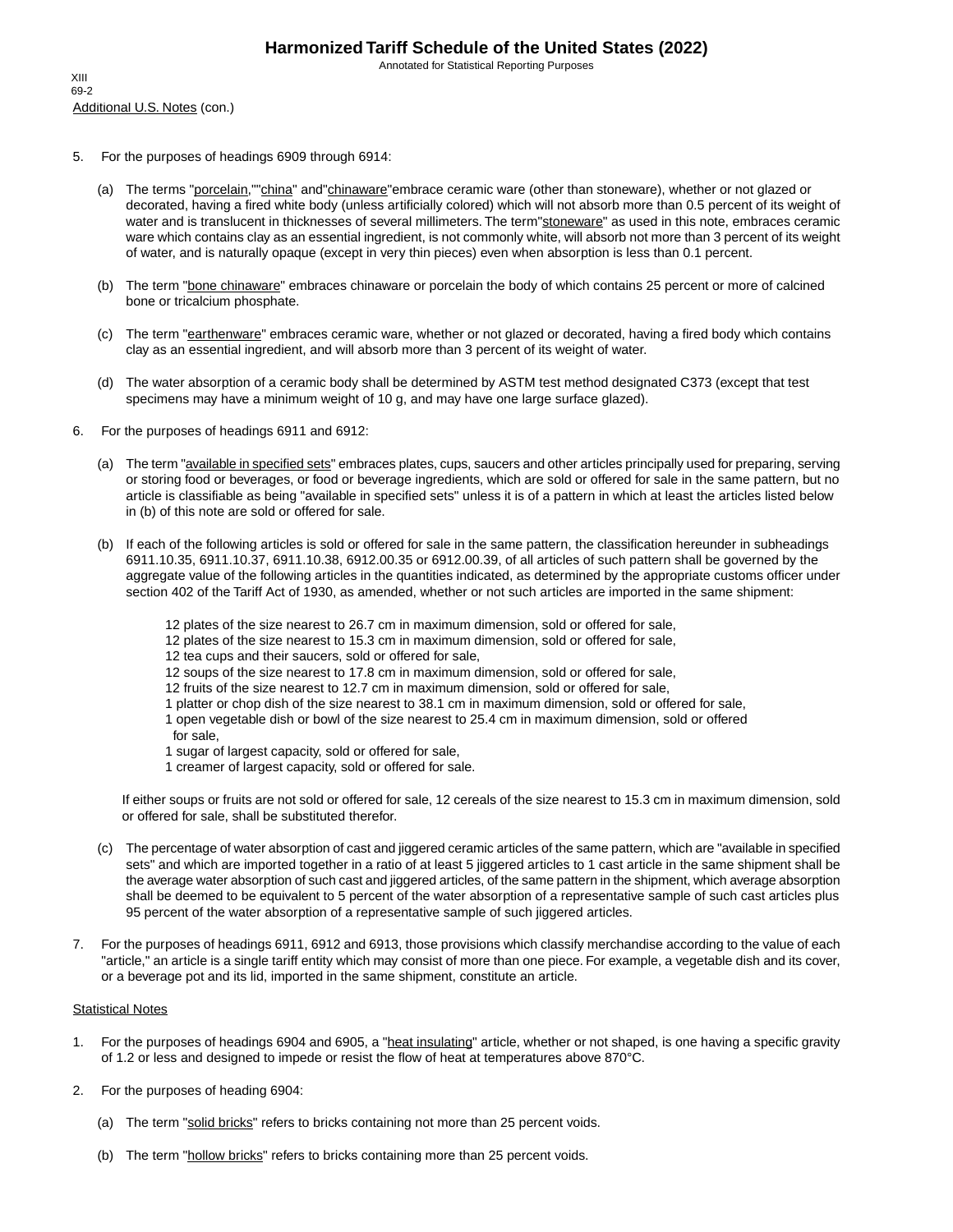Annotated for Statistical Reporting Purposes

#### Compiler's Note

The provisions of subchapter II of chapter 99 (Miscellaneous Tariff Bills or MTBs), the provisions of the Generalized System of Preferences (GSP) found in General Note 4 and most product exclusions from the additional tariffs on products of China in subchapter III of chapter 99 expired on December 31, 2020. However, no endnotes or footnotes relating to these provisions have been deleted as of the issue date of this edition.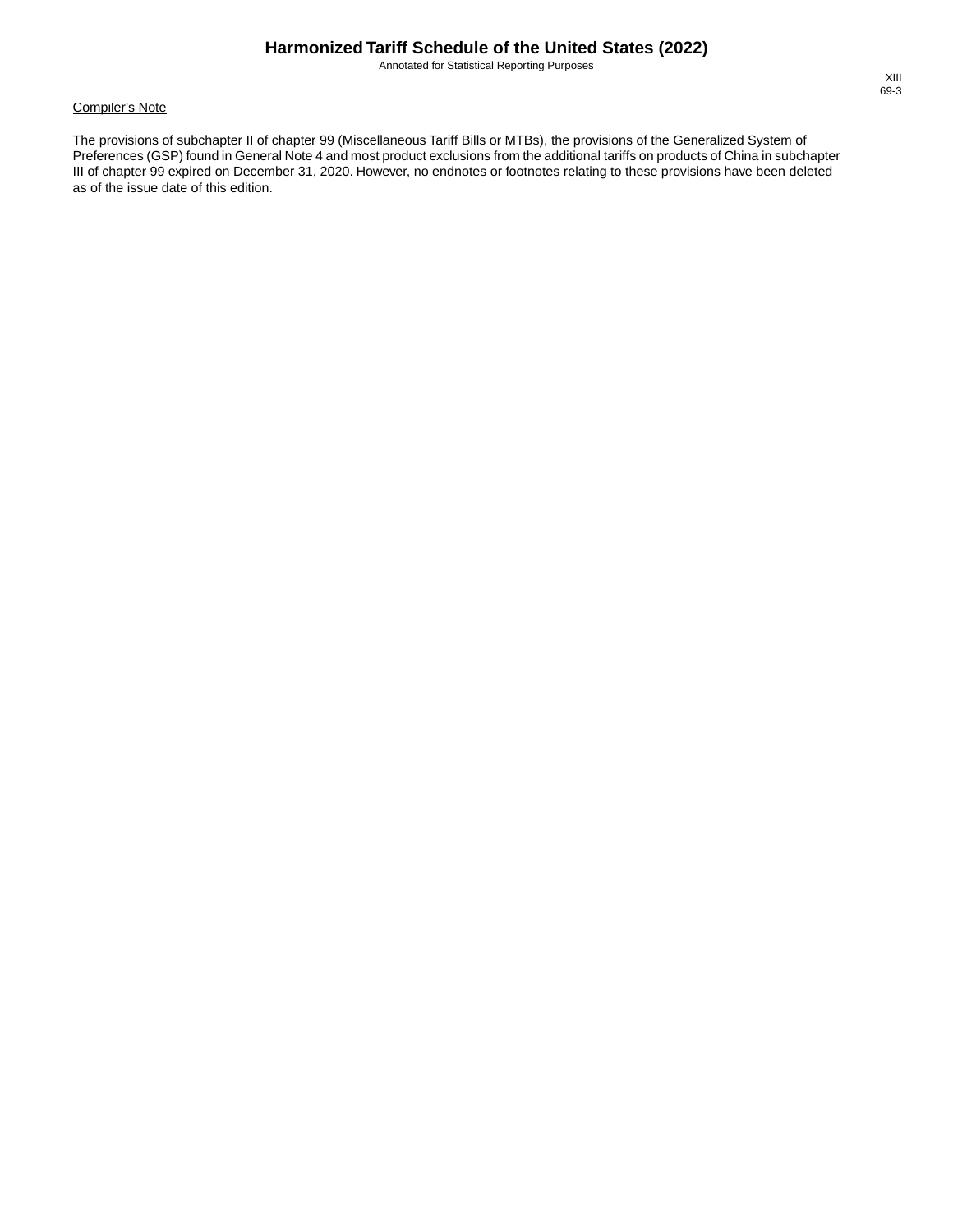Annotated for Statistical Reporting Purposes

| Heading/                 | Stat.       |                                                                                                                                                                                                                                               | Unit                  |                               | Rates of Duty |                |
|--------------------------|-------------|-----------------------------------------------------------------------------------------------------------------------------------------------------------------------------------------------------------------------------------------------|-----------------------|-------------------------------|---------------|----------------|
| Subheading               | Suf-<br>fix | <b>Article Description</b>                                                                                                                                                                                                                    | of<br>Quantity        | General                       | Special       | $\overline{2}$ |
| 6901.00.00               |             | I. GOODS OF SILICEOUS FOSSIL MEALS OR OF SIMILARI<br>SILICEOUS EARTHS, AND REFRACTORY GOODS<br>00 Bricks, blocks, tiles and other ceramic goods of siliceous fossil<br>meals (for example, kieselguhr, tripolite or diatomite) or of          |                       |                               |               |                |
| 6902                     |             | Refractory bricks, blocks, tiles and similar refractory ceramic<br>constructional goods, other than those of siliceous fossil meals                                                                                                           |                       |                               |               | 30%            |
| 6902.10                  |             | or similar siliceous earths:<br>Containing by weight, singly or together, more than 50<br>percent of the elements magnesium, calcium or chromium,<br>expressed as MgO, CaO or $Cr_2O_3$ :                                                     |                       |                               |               |                |
| 6902.10.10               | 00          |                                                                                                                                                                                                                                               |                       |                               |               | 13%            |
| 6902.10.50 00<br>6902.20 |             | Containing by weight more than 50 percent of alumina<br>$(Al_2O_3)$ , of silica (SiO <sub>2</sub> ) or of a mixture or compound of                                                                                                            |                       |                               |               | 30%            |
| 6902.20.10               |             | these products:                                                                                                                                                                                                                               |                       | Free <sup>1/</sup>            |               | 25%            |
|                          | 10          |                                                                                                                                                                                                                                               | thousand              |                               |               |                |
|                          | 20          |                                                                                                                                                                                                                                               |                       |                               |               |                |
| 6902.20.50               | 10          |                                                                                                                                                                                                                                               |                       | $\mathsf{Free}^{\frac{1}{2}}$ |               | 30%            |
| 6902.90                  | 20          | Other:                                                                                                                                                                                                                                        |                       |                               |               |                |
| 6902.90.10               | 10          |                                                                                                                                                                                                                                               |                       | $r = e^{\frac{1}{2}}$         |               | 25%            |
|                          | 20          |                                                                                                                                                                                                                                               |                       |                               |               |                |
| 6902.90.50               | 10          |                                                                                                                                                                                                                                               |                       |                               |               | 30%            |
| 6903                     | 20          | Other refractory ceramic goods (for example, retorts, crucibles,<br>muffles, nozzles, plugs, supports, cupels, tubes, pipes,<br>sheaths, rods and slide gates), other than those of siliceous<br>fossil meals or of similar siliceous earths: |                       |                               |               |                |
| 6903.10.00 00            |             | Containing by weight more than 50 percent of free                                                                                                                                                                                             | kg Free <sup>1/</sup> |                               |               | 45%            |
| 6903.20.00 00            |             | Containing by weight more than 50 percent of alumina<br>$(Al_2O_3)$ or of a mixture or compound of alumina and of silica                                                                                                                      |                       |                               |               |                |
| 6903.90.00               |             |                                                                                                                                                                                                                                               |                       |                               |               | 30%<br>30%     |
|                          | 10          |                                                                                                                                                                                                                                               |                       |                               |               |                |
|                          | 50          |                                                                                                                                                                                                                                               |                       |                               |               |                |
|                          |             |                                                                                                                                                                                                                                               |                       |                               |               |                |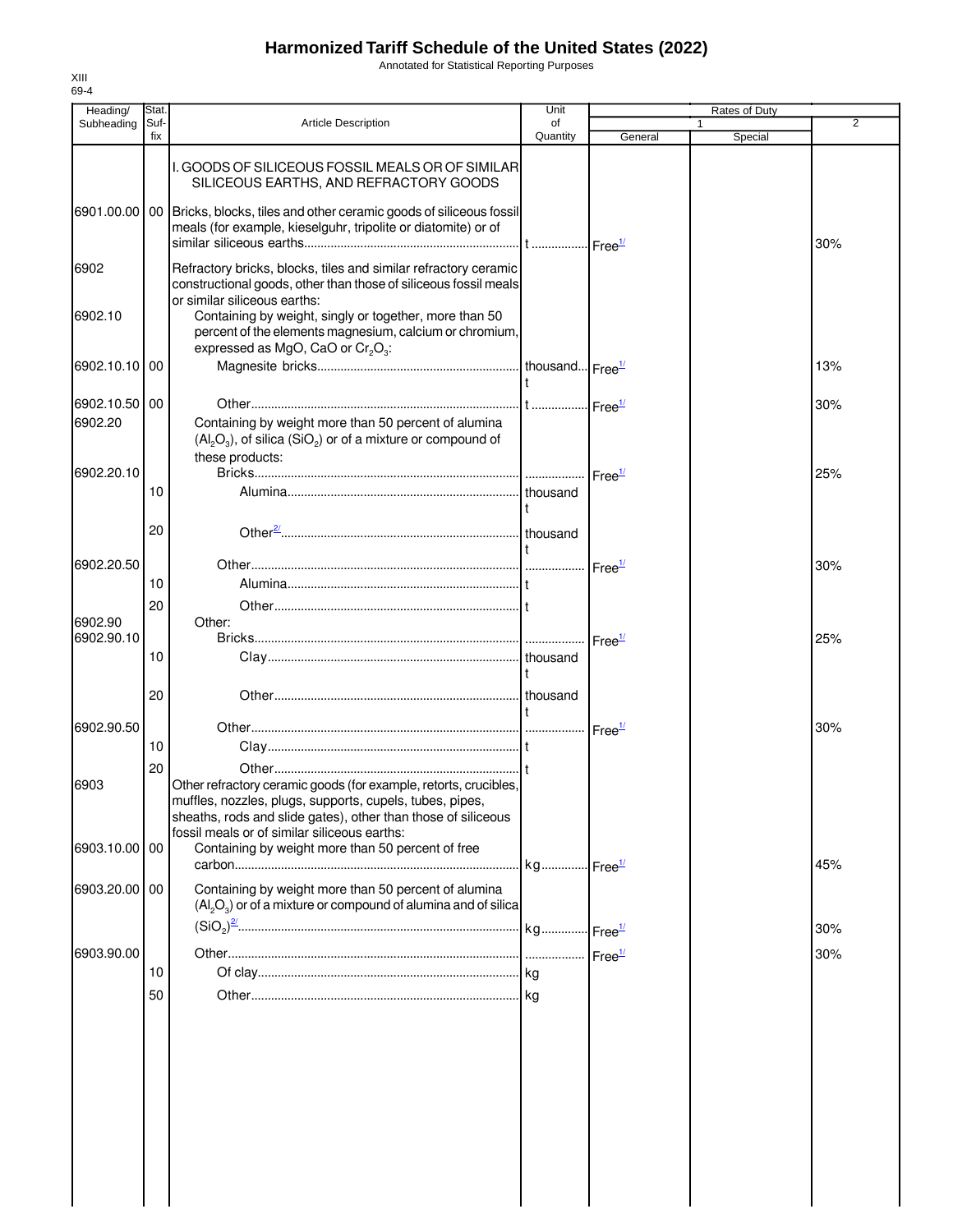Annotated for Statistical Reporting Purposes

| Heading/           | Stat.       |                                                                                             | Unit           | Rates of Duty         |                                               |      |  |
|--------------------|-------------|---------------------------------------------------------------------------------------------|----------------|-----------------------|-----------------------------------------------|------|--|
| Subheading         | Suf-<br>fix | <b>Article Description</b>                                                                  | of<br>Quantity | General               | 1<br>Special                                  | 2    |  |
|                    |             | II. OTHER CERAMIC PRODUCTS:                                                                 |                |                       |                                               |      |  |
|                    |             |                                                                                             |                |                       |                                               |      |  |
| 6904               |             | Ceramic building bricks, flooring blocks, support or filler tiles<br>and the like:          |                |                       |                                               |      |  |
| 6904.10.00         |             |                                                                                             |                | Free <sup>1/</sup>    |                                               | Free |  |
|                    | 10          | Solid bricks:                                                                               |                |                       |                                               |      |  |
|                    | 20          |                                                                                             | thousand       |                       |                                               |      |  |
|                    |             | Hollow bricks:                                                                              |                |                       |                                               |      |  |
|                    | 30          |                                                                                             |                |                       |                                               |      |  |
|                    | 40<br>00    |                                                                                             |                |                       |                                               |      |  |
| 6904.90.00<br>6905 |             | Roofing tiles, chimney pots, cowls, chimney liners, architectural                           |                |                       |                                               | 30%  |  |
|                    |             | ornaments and other ceramic constructional goods:                                           |                |                       |                                               |      |  |
| 6905.10.00 00      |             |                                                                                             |                |                       | Free (A, AU, BH, CL, 55%<br>CO, D, E, IL, JO, |      |  |
|                    |             |                                                                                             |                |                       | KR, MA, OM, P,                                |      |  |
|                    |             |                                                                                             |                |                       | PA, PE, S, SG)                                |      |  |
| 6905.90.00         |             |                                                                                             |                | $3.2\%$ <sup>1/</sup> | Free (A, AU, BH, CL, 30%<br>CO, D, E, IL, JO, |      |  |
|                    |             |                                                                                             |                |                       | KR, MA, OM, P,                                |      |  |
|                    | 10          |                                                                                             |                |                       | PA, PE, S, SG)                                |      |  |
|                    | 50          |                                                                                             |                |                       |                                               |      |  |
| 6906.00.00         |             | 00 Ceramic pipes, conduits, guttering and pipe fittings kg Free <sup>1/</sup>               |                |                       |                                               | 30%  |  |
| 6907               |             | Ceramic flags and paving, hearth or wall tiles; ceramic mosaic                              |                |                       |                                               |      |  |
|                    |             | cubes and the like, whether or not on a backing; finishing                                  |                |                       |                                               |      |  |
|                    |             | ceramics:<br>Flags and paving, hearth or wall tiles, other than those of                    |                |                       |                                               |      |  |
|                    |             | subheading 6907.30 and 6907.40:                                                             |                |                       |                                               |      |  |
| 6907.21            |             | Of a water absorption coefficient by weight not<br>exceeding 0.5%:                          |                |                       |                                               |      |  |
| 6907.21.10         |             |                                                                                             |                |                       | Free (AU, BH, CL,                             | 55%  |  |
|                    |             |                                                                                             |                |                       | CO, D, E, IL, JO,<br>KR, MA, OM, P,           |      |  |
|                    |             |                                                                                             |                |                       | PA, PE, S, SG)                                |      |  |
|                    | 05          | Tiles, whether or not rectangular, the largest<br>surface area of which is capable of being |                |                       |                                               |      |  |
|                    |             | enclosed in a square the side of which is less                                              |                |                       |                                               |      |  |
|                    |             |                                                                                             | m <sup>2</sup> |                       |                                               |      |  |
|                    | 11          | Other:<br>Tiles, the largest surface area of which is                                       |                |                       |                                               |      |  |
|                    |             | capable of being enclosed in a square the                                                   |                |                       |                                               |      |  |
|                    |             | side of which is 30 cm or less                                                              | m <sup>2</sup> |                       |                                               |      |  |
|                    | 51          |                                                                                             | m <sup>2</sup> |                       |                                               |      |  |
|                    |             |                                                                                             |                |                       |                                               |      |  |
|                    |             |                                                                                             |                |                       |                                               |      |  |
|                    |             |                                                                                             |                |                       |                                               |      |  |
|                    |             |                                                                                             |                |                       |                                               |      |  |
|                    |             |                                                                                             |                |                       |                                               |      |  |
|                    |             |                                                                                             |                |                       |                                               |      |  |
|                    |             |                                                                                             |                |                       |                                               |      |  |
|                    |             |                                                                                             |                |                       |                                               |      |  |
|                    |             |                                                                                             |                |                       |                                               |      |  |
|                    |             |                                                                                             |                |                       |                                               |      |  |
|                    |             |                                                                                             |                |                       |                                               |      |  |
|                    |             |                                                                                             |                |                       |                                               |      |  |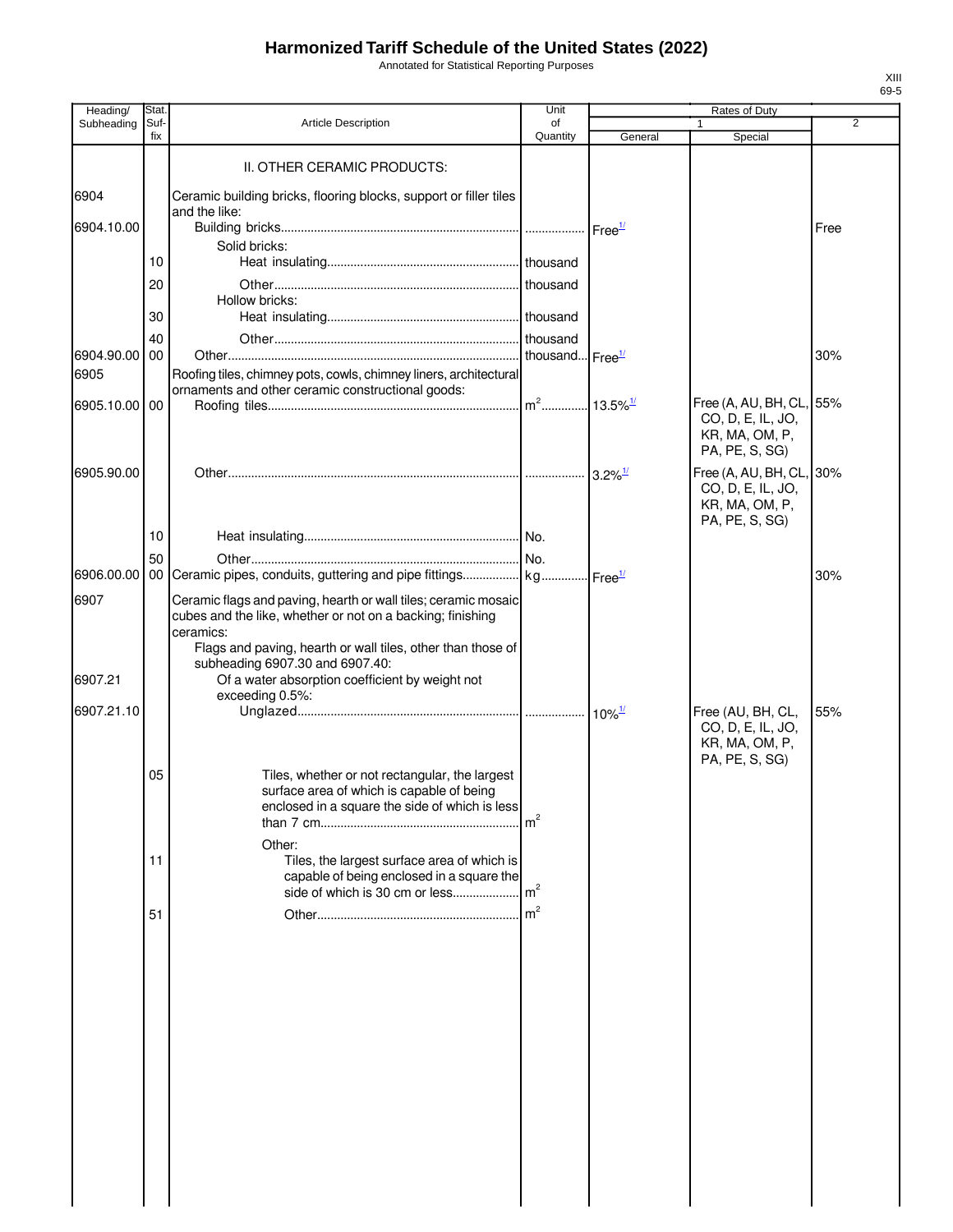Annotated for Statistical Reporting Purposes

| Heading/          | Stat.       |                                                                                                                                                                                                           | Unit           |                       | Rates of Duty                                                                                |                |
|-------------------|-------------|-----------------------------------------------------------------------------------------------------------------------------------------------------------------------------------------------------------|----------------|-----------------------|----------------------------------------------------------------------------------------------|----------------|
| Subheading        | Suf-<br>fix | Article Description                                                                                                                                                                                       | of<br>Quantity | General               | 1<br>Special                                                                                 | $\overline{2}$ |
| 6907 (con.)       |             | Ceramic flags and paving, hearth or wall tiles; ceramic mosaic<br>cubes and the like, whether or not on a backing; finishing<br>ceramics: (con.)                                                          |                |                       |                                                                                              |                |
| 6907.21<br>(con.) |             | Flags and paving, hearth or wall tiles, other than those of<br>subheading 6907.30 and 6907.40: (con.)<br>Of a water absorption coefficient by weight not<br>exceeding 0.5%: (con.)<br>Glazed:             |                |                       |                                                                                              |                |
| 6907.21.20 00     |             | The largest surface area of which is capable<br>of being enclosed in a square the side of which<br>is less than 7 cm:<br>Having not over 3229 tiles per square<br>meter, most of which have faces bounded |                |                       | Free (AU, BH, CL,<br>CO, D, E, IL, JO,<br>KR, MA, OM, P,                                     | 55%            |
| 6907.21.30 00     |             | Other:<br>The largest surface area of which is                                                                                                                                                            |                |                       | PA, PE, S, SG)                                                                               |                |
|                   |             |                                                                                                                                                                                                           |                |                       | Free (A*, AU, BH,<br>CL, CO, D, E, IL,<br>JO, KR, MA, OM,<br>P, PA, PE, S, SG)               | 55%            |
| 6907.21.40 00     |             |                                                                                                                                                                                                           |                | $8.5\%$ <sup>1/</sup> | Free (AU, BH, CL,<br>CO, D, E, IL, JO,<br>KR, MA, OM, P,                                     | 55%            |
| 6907.21.90        |             |                                                                                                                                                                                                           |                |                       | PA, PE, S, SG)<br>Free (AU, BH, CL,<br>CO, D, E, IL, JO,<br>KR, MA, OM, P,<br>PA, PE, S, SG) | 55%            |
|                   | 11          | Tiles, the largest surface area of which is<br>capable of being enclosed in a square the<br>side of which is 30 cm or less                                                                                | m <sup>2</sup> |                       |                                                                                              |                |
|                   | 51          |                                                                                                                                                                                                           |                |                       |                                                                                              |                |
|                   |             |                                                                                                                                                                                                           |                |                       |                                                                                              |                |
|                   |             |                                                                                                                                                                                                           |                |                       |                                                                                              |                |
|                   |             |                                                                                                                                                                                                           |                |                       |                                                                                              |                |
|                   |             |                                                                                                                                                                                                           |                |                       |                                                                                              |                |
|                   |             |                                                                                                                                                                                                           |                |                       |                                                                                              |                |
|                   |             |                                                                                                                                                                                                           |                |                       |                                                                                              |                |
|                   |             |                                                                                                                                                                                                           |                |                       |                                                                                              |                |
|                   |             |                                                                                                                                                                                                           |                |                       |                                                                                              |                |
|                   |             |                                                                                                                                                                                                           |                |                       |                                                                                              |                |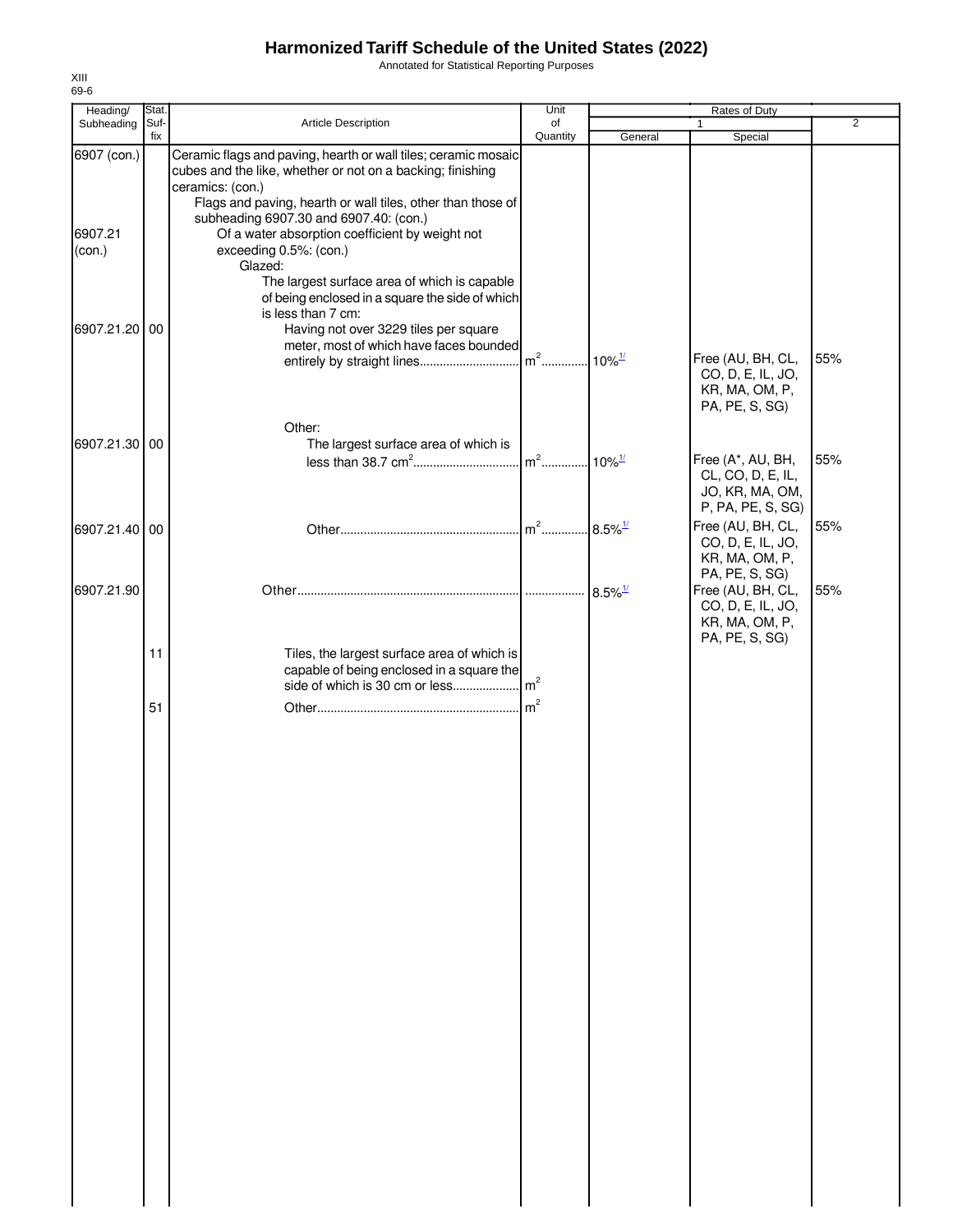Annotated for Statistical Reporting Purposes

| $\overline{2}$<br><b>Article Description</b><br>Subheading<br>Suf-<br>of<br>1<br>fix<br>Quantity<br>General<br>Special<br>Ceramic flags and paving, hearth or wall tiles; ceramic mosaic<br>6907 (con.)<br>cubes and the like, whether or not on a backing; finishing<br>ceramics: (con.)<br>Flags and paving, hearth or wall tiles, other than those of<br>subheading 6907.30 and 6907.40: (con.)<br>6907.22<br>Of water absorption coefficient by weight exceeding<br>0.5 percent but not exceeding 10 percent:<br>6907.22.10<br>Free (AU, BH, CL,<br>55%<br>CO, D, E, IL, JO,<br>KR, MA, OM, P,<br>PA, PE, S, SG)<br>05<br>Tiles, whether or not rectangular, the largest<br>surface area of which is capable of being<br>enclosed in a square the side of which is less<br>m <sup>2</sup><br>Other:<br>Tiles, the largest surface area of which is<br>11<br>capable of being enclosed in a square the<br>m <sup>2</sup><br>side of which is 30 cm or less<br>$\mathsf{Im}^2$<br>51<br>Glazed:<br>The largest surface area of which is capable<br>of being enclosed in a square the side of which<br>is less than 7 cm:<br>6907.22.20<br>00<br>Having not over 3229 tiles per square<br>meter, most of which have faces bounded<br>Free (AU, BH, CL,<br>55%<br>$10\%$ <sup>1/</sup><br>CO, D, E, IL, JO,<br>KR, MA, OM, P,<br>PA, PE, S, SG)<br>Other:<br>6907.22.30 00<br>The largest surface area of which is<br>55%<br>Free (A*, AU, BH,<br>CL, CO, D, E, IL,<br>JO, KR, MA, OM,<br>P, PA, PE, S, SG)<br>$m2$<br>Free (AU, BH, CL,<br>55%<br>$8.5\%$ <sup>1/</sup><br>6907.22.40 00<br>CO, D, E, IL, JO,<br>KR, MA, OM, P,<br>PA, PE, S, SG)<br>6907.22.90<br>55%<br>$8.5\%$ <sup>1/</sup><br>Free (AU, BH, CL,<br>.<br>CO, D, E, IL, JO,<br>KR, MA, OM, P,<br>PA, PE, S, SG) |
|-------------------------------------------------------------------------------------------------------------------------------------------------------------------------------------------------------------------------------------------------------------------------------------------------------------------------------------------------------------------------------------------------------------------------------------------------------------------------------------------------------------------------------------------------------------------------------------------------------------------------------------------------------------------------------------------------------------------------------------------------------------------------------------------------------------------------------------------------------------------------------------------------------------------------------------------------------------------------------------------------------------------------------------------------------------------------------------------------------------------------------------------------------------------------------------------------------------------------------------------------------------------------------------------------------------------------------------------------------------------------------------------------------------------------------------------------------------------------------------------------------------------------------------------------------------------------------------------------------------------------------------------------------------------------------------------------------------------------------------------------------------------------------------|
|                                                                                                                                                                                                                                                                                                                                                                                                                                                                                                                                                                                                                                                                                                                                                                                                                                                                                                                                                                                                                                                                                                                                                                                                                                                                                                                                                                                                                                                                                                                                                                                                                                                                                                                                                                                     |
|                                                                                                                                                                                                                                                                                                                                                                                                                                                                                                                                                                                                                                                                                                                                                                                                                                                                                                                                                                                                                                                                                                                                                                                                                                                                                                                                                                                                                                                                                                                                                                                                                                                                                                                                                                                     |
|                                                                                                                                                                                                                                                                                                                                                                                                                                                                                                                                                                                                                                                                                                                                                                                                                                                                                                                                                                                                                                                                                                                                                                                                                                                                                                                                                                                                                                                                                                                                                                                                                                                                                                                                                                                     |
|                                                                                                                                                                                                                                                                                                                                                                                                                                                                                                                                                                                                                                                                                                                                                                                                                                                                                                                                                                                                                                                                                                                                                                                                                                                                                                                                                                                                                                                                                                                                                                                                                                                                                                                                                                                     |
|                                                                                                                                                                                                                                                                                                                                                                                                                                                                                                                                                                                                                                                                                                                                                                                                                                                                                                                                                                                                                                                                                                                                                                                                                                                                                                                                                                                                                                                                                                                                                                                                                                                                                                                                                                                     |
|                                                                                                                                                                                                                                                                                                                                                                                                                                                                                                                                                                                                                                                                                                                                                                                                                                                                                                                                                                                                                                                                                                                                                                                                                                                                                                                                                                                                                                                                                                                                                                                                                                                                                                                                                                                     |
|                                                                                                                                                                                                                                                                                                                                                                                                                                                                                                                                                                                                                                                                                                                                                                                                                                                                                                                                                                                                                                                                                                                                                                                                                                                                                                                                                                                                                                                                                                                                                                                                                                                                                                                                                                                     |
|                                                                                                                                                                                                                                                                                                                                                                                                                                                                                                                                                                                                                                                                                                                                                                                                                                                                                                                                                                                                                                                                                                                                                                                                                                                                                                                                                                                                                                                                                                                                                                                                                                                                                                                                                                                     |
|                                                                                                                                                                                                                                                                                                                                                                                                                                                                                                                                                                                                                                                                                                                                                                                                                                                                                                                                                                                                                                                                                                                                                                                                                                                                                                                                                                                                                                                                                                                                                                                                                                                                                                                                                                                     |
|                                                                                                                                                                                                                                                                                                                                                                                                                                                                                                                                                                                                                                                                                                                                                                                                                                                                                                                                                                                                                                                                                                                                                                                                                                                                                                                                                                                                                                                                                                                                                                                                                                                                                                                                                                                     |
|                                                                                                                                                                                                                                                                                                                                                                                                                                                                                                                                                                                                                                                                                                                                                                                                                                                                                                                                                                                                                                                                                                                                                                                                                                                                                                                                                                                                                                                                                                                                                                                                                                                                                                                                                                                     |
|                                                                                                                                                                                                                                                                                                                                                                                                                                                                                                                                                                                                                                                                                                                                                                                                                                                                                                                                                                                                                                                                                                                                                                                                                                                                                                                                                                                                                                                                                                                                                                                                                                                                                                                                                                                     |
|                                                                                                                                                                                                                                                                                                                                                                                                                                                                                                                                                                                                                                                                                                                                                                                                                                                                                                                                                                                                                                                                                                                                                                                                                                                                                                                                                                                                                                                                                                                                                                                                                                                                                                                                                                                     |
|                                                                                                                                                                                                                                                                                                                                                                                                                                                                                                                                                                                                                                                                                                                                                                                                                                                                                                                                                                                                                                                                                                                                                                                                                                                                                                                                                                                                                                                                                                                                                                                                                                                                                                                                                                                     |
|                                                                                                                                                                                                                                                                                                                                                                                                                                                                                                                                                                                                                                                                                                                                                                                                                                                                                                                                                                                                                                                                                                                                                                                                                                                                                                                                                                                                                                                                                                                                                                                                                                                                                                                                                                                     |
|                                                                                                                                                                                                                                                                                                                                                                                                                                                                                                                                                                                                                                                                                                                                                                                                                                                                                                                                                                                                                                                                                                                                                                                                                                                                                                                                                                                                                                                                                                                                                                                                                                                                                                                                                                                     |
|                                                                                                                                                                                                                                                                                                                                                                                                                                                                                                                                                                                                                                                                                                                                                                                                                                                                                                                                                                                                                                                                                                                                                                                                                                                                                                                                                                                                                                                                                                                                                                                                                                                                                                                                                                                     |
|                                                                                                                                                                                                                                                                                                                                                                                                                                                                                                                                                                                                                                                                                                                                                                                                                                                                                                                                                                                                                                                                                                                                                                                                                                                                                                                                                                                                                                                                                                                                                                                                                                                                                                                                                                                     |
|                                                                                                                                                                                                                                                                                                                                                                                                                                                                                                                                                                                                                                                                                                                                                                                                                                                                                                                                                                                                                                                                                                                                                                                                                                                                                                                                                                                                                                                                                                                                                                                                                                                                                                                                                                                     |
|                                                                                                                                                                                                                                                                                                                                                                                                                                                                                                                                                                                                                                                                                                                                                                                                                                                                                                                                                                                                                                                                                                                                                                                                                                                                                                                                                                                                                                                                                                                                                                                                                                                                                                                                                                                     |
|                                                                                                                                                                                                                                                                                                                                                                                                                                                                                                                                                                                                                                                                                                                                                                                                                                                                                                                                                                                                                                                                                                                                                                                                                                                                                                                                                                                                                                                                                                                                                                                                                                                                                                                                                                                     |
|                                                                                                                                                                                                                                                                                                                                                                                                                                                                                                                                                                                                                                                                                                                                                                                                                                                                                                                                                                                                                                                                                                                                                                                                                                                                                                                                                                                                                                                                                                                                                                                                                                                                                                                                                                                     |
|                                                                                                                                                                                                                                                                                                                                                                                                                                                                                                                                                                                                                                                                                                                                                                                                                                                                                                                                                                                                                                                                                                                                                                                                                                                                                                                                                                                                                                                                                                                                                                                                                                                                                                                                                                                     |
|                                                                                                                                                                                                                                                                                                                                                                                                                                                                                                                                                                                                                                                                                                                                                                                                                                                                                                                                                                                                                                                                                                                                                                                                                                                                                                                                                                                                                                                                                                                                                                                                                                                                                                                                                                                     |
|                                                                                                                                                                                                                                                                                                                                                                                                                                                                                                                                                                                                                                                                                                                                                                                                                                                                                                                                                                                                                                                                                                                                                                                                                                                                                                                                                                                                                                                                                                                                                                                                                                                                                                                                                                                     |
|                                                                                                                                                                                                                                                                                                                                                                                                                                                                                                                                                                                                                                                                                                                                                                                                                                                                                                                                                                                                                                                                                                                                                                                                                                                                                                                                                                                                                                                                                                                                                                                                                                                                                                                                                                                     |
|                                                                                                                                                                                                                                                                                                                                                                                                                                                                                                                                                                                                                                                                                                                                                                                                                                                                                                                                                                                                                                                                                                                                                                                                                                                                                                                                                                                                                                                                                                                                                                                                                                                                                                                                                                                     |
|                                                                                                                                                                                                                                                                                                                                                                                                                                                                                                                                                                                                                                                                                                                                                                                                                                                                                                                                                                                                                                                                                                                                                                                                                                                                                                                                                                                                                                                                                                                                                                                                                                                                                                                                                                                     |
|                                                                                                                                                                                                                                                                                                                                                                                                                                                                                                                                                                                                                                                                                                                                                                                                                                                                                                                                                                                                                                                                                                                                                                                                                                                                                                                                                                                                                                                                                                                                                                                                                                                                                                                                                                                     |
|                                                                                                                                                                                                                                                                                                                                                                                                                                                                                                                                                                                                                                                                                                                                                                                                                                                                                                                                                                                                                                                                                                                                                                                                                                                                                                                                                                                                                                                                                                                                                                                                                                                                                                                                                                                     |
|                                                                                                                                                                                                                                                                                                                                                                                                                                                                                                                                                                                                                                                                                                                                                                                                                                                                                                                                                                                                                                                                                                                                                                                                                                                                                                                                                                                                                                                                                                                                                                                                                                                                                                                                                                                     |
|                                                                                                                                                                                                                                                                                                                                                                                                                                                                                                                                                                                                                                                                                                                                                                                                                                                                                                                                                                                                                                                                                                                                                                                                                                                                                                                                                                                                                                                                                                                                                                                                                                                                                                                                                                                     |
|                                                                                                                                                                                                                                                                                                                                                                                                                                                                                                                                                                                                                                                                                                                                                                                                                                                                                                                                                                                                                                                                                                                                                                                                                                                                                                                                                                                                                                                                                                                                                                                                                                                                                                                                                                                     |
|                                                                                                                                                                                                                                                                                                                                                                                                                                                                                                                                                                                                                                                                                                                                                                                                                                                                                                                                                                                                                                                                                                                                                                                                                                                                                                                                                                                                                                                                                                                                                                                                                                                                                                                                                                                     |
|                                                                                                                                                                                                                                                                                                                                                                                                                                                                                                                                                                                                                                                                                                                                                                                                                                                                                                                                                                                                                                                                                                                                                                                                                                                                                                                                                                                                                                                                                                                                                                                                                                                                                                                                                                                     |
|                                                                                                                                                                                                                                                                                                                                                                                                                                                                                                                                                                                                                                                                                                                                                                                                                                                                                                                                                                                                                                                                                                                                                                                                                                                                                                                                                                                                                                                                                                                                                                                                                                                                                                                                                                                     |
| Tiles, the largest surface area of which is<br>11<br>capable of being enclosed in a square the                                                                                                                                                                                                                                                                                                                                                                                                                                                                                                                                                                                                                                                                                                                                                                                                                                                                                                                                                                                                                                                                                                                                                                                                                                                                                                                                                                                                                                                                                                                                                                                                                                                                                      |
|                                                                                                                                                                                                                                                                                                                                                                                                                                                                                                                                                                                                                                                                                                                                                                                                                                                                                                                                                                                                                                                                                                                                                                                                                                                                                                                                                                                                                                                                                                                                                                                                                                                                                                                                                                                     |
| 51                                                                                                                                                                                                                                                                                                                                                                                                                                                                                                                                                                                                                                                                                                                                                                                                                                                                                                                                                                                                                                                                                                                                                                                                                                                                                                                                                                                                                                                                                                                                                                                                                                                                                                                                                                                  |
|                                                                                                                                                                                                                                                                                                                                                                                                                                                                                                                                                                                                                                                                                                                                                                                                                                                                                                                                                                                                                                                                                                                                                                                                                                                                                                                                                                                                                                                                                                                                                                                                                                                                                                                                                                                     |
|                                                                                                                                                                                                                                                                                                                                                                                                                                                                                                                                                                                                                                                                                                                                                                                                                                                                                                                                                                                                                                                                                                                                                                                                                                                                                                                                                                                                                                                                                                                                                                                                                                                                                                                                                                                     |
|                                                                                                                                                                                                                                                                                                                                                                                                                                                                                                                                                                                                                                                                                                                                                                                                                                                                                                                                                                                                                                                                                                                                                                                                                                                                                                                                                                                                                                                                                                                                                                                                                                                                                                                                                                                     |
|                                                                                                                                                                                                                                                                                                                                                                                                                                                                                                                                                                                                                                                                                                                                                                                                                                                                                                                                                                                                                                                                                                                                                                                                                                                                                                                                                                                                                                                                                                                                                                                                                                                                                                                                                                                     |
|                                                                                                                                                                                                                                                                                                                                                                                                                                                                                                                                                                                                                                                                                                                                                                                                                                                                                                                                                                                                                                                                                                                                                                                                                                                                                                                                                                                                                                                                                                                                                                                                                                                                                                                                                                                     |
|                                                                                                                                                                                                                                                                                                                                                                                                                                                                                                                                                                                                                                                                                                                                                                                                                                                                                                                                                                                                                                                                                                                                                                                                                                                                                                                                                                                                                                                                                                                                                                                                                                                                                                                                                                                     |
|                                                                                                                                                                                                                                                                                                                                                                                                                                                                                                                                                                                                                                                                                                                                                                                                                                                                                                                                                                                                                                                                                                                                                                                                                                                                                                                                                                                                                                                                                                                                                                                                                                                                                                                                                                                     |
|                                                                                                                                                                                                                                                                                                                                                                                                                                                                                                                                                                                                                                                                                                                                                                                                                                                                                                                                                                                                                                                                                                                                                                                                                                                                                                                                                                                                                                                                                                                                                                                                                                                                                                                                                                                     |
|                                                                                                                                                                                                                                                                                                                                                                                                                                                                                                                                                                                                                                                                                                                                                                                                                                                                                                                                                                                                                                                                                                                                                                                                                                                                                                                                                                                                                                                                                                                                                                                                                                                                                                                                                                                     |
|                                                                                                                                                                                                                                                                                                                                                                                                                                                                                                                                                                                                                                                                                                                                                                                                                                                                                                                                                                                                                                                                                                                                                                                                                                                                                                                                                                                                                                                                                                                                                                                                                                                                                                                                                                                     |
|                                                                                                                                                                                                                                                                                                                                                                                                                                                                                                                                                                                                                                                                                                                                                                                                                                                                                                                                                                                                                                                                                                                                                                                                                                                                                                                                                                                                                                                                                                                                                                                                                                                                                                                                                                                     |
|                                                                                                                                                                                                                                                                                                                                                                                                                                                                                                                                                                                                                                                                                                                                                                                                                                                                                                                                                                                                                                                                                                                                                                                                                                                                                                                                                                                                                                                                                                                                                                                                                                                                                                                                                                                     |
|                                                                                                                                                                                                                                                                                                                                                                                                                                                                                                                                                                                                                                                                                                                                                                                                                                                                                                                                                                                                                                                                                                                                                                                                                                                                                                                                                                                                                                                                                                                                                                                                                                                                                                                                                                                     |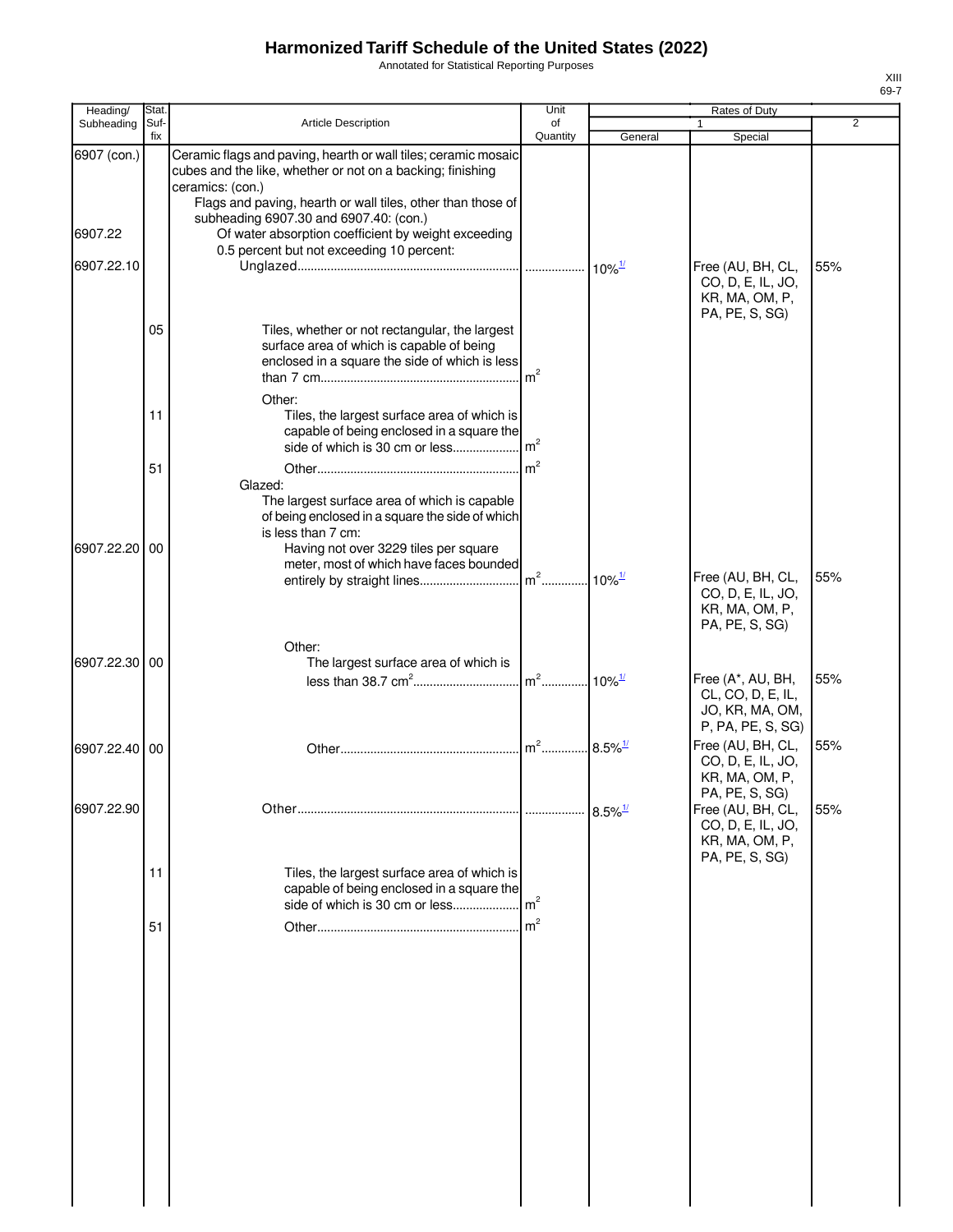Annotated for Statistical Reporting Purposes

| Heading/      | Stat.       |                                                                                                                                                                                                                 | Unit            |                       | Rates of Duty                                                                 |     |
|---------------|-------------|-----------------------------------------------------------------------------------------------------------------------------------------------------------------------------------------------------------------|-----------------|-----------------------|-------------------------------------------------------------------------------|-----|
| Subheading    | Suf-<br>fix | <b>Article Description</b>                                                                                                                                                                                      | of<br>Quantity  | General               | Special                                                                       | 2   |
| 6907 (con.)   |             | Ceramic flags and paving, hearth or wall tiles; ceramic mosaic<br>cubes and the like, whether or not on a backing; finishing<br>ceramics: (con.)<br>Flags and paving, hearth or wall tiles, other than those of |                 |                       |                                                                               |     |
| 6907.23       |             | subheading 6907.30 and 6907.40: (con.)<br>Of a water absorption coefficient by weight exceeding<br>10 percent:                                                                                                  |                 |                       |                                                                               |     |
| 6907.23.10    |             |                                                                                                                                                                                                                 |                 | $10\%$ <sup>1/</sup>  | Free (AU, BH, CL,<br>CO, D, E, IL, JO,<br>KR, MA, OM, P,<br>PA, PE, S, SG)    | 55% |
|               | 05          | Tiles, whether or not rectangular, the largest<br>surface area of which is capable of being<br>enclosed in a square the side of which is less                                                                   | $\mathsf{Im}^2$ |                       |                                                                               |     |
|               | 11          | Other:<br>Tiles, the largest surface area of which is<br>capable of being enclosed in a square the<br>side of which is 30 cm or less                                                                            | m <sup>2</sup>  |                       |                                                                               |     |
|               | 51          | Glazed:<br>The largest surface area of which is capable<br>of being enclosed in a square the side of which                                                                                                      | $\mathsf{Im}^2$ |                       |                                                                               |     |
| 6907.23.20    | 00          | is less than 7 cm:<br>Having not over 3229 tiles per square<br>meter, most of which have faces bounded                                                                                                          |                 | $10\%$ <sup>1/</sup>  | Free (AU, BH, CL,<br>CO, D, E, IL, JO,<br>KR, MA, OM, P,<br>PA, PE, S, SG)    | 55% |
| 6907.23.30    | 00          | Other:<br>The largest surface area of which is                                                                                                                                                                  |                 |                       | Free (A*, AU, BH,<br>CL, CO, D, E, IL,<br>JO, KR, MA, OM,                     | 55% |
| 6907.23.40 00 |             |                                                                                                                                                                                                                 | $m2$            | $8.5\%$ <sup>1/</sup> | P, PA, PE, S, SG)<br>Free (AU, BH, CL,<br>CO, D, E, IL, JO,<br>KR, MA, OM, P, | 55% |
| 6907.23.90    |             |                                                                                                                                                                                                                 |                 | $8.5\%$ <sup>1/</sup> | PA, PE, S, SG)<br>Free (AU, BH, CL,<br>CO, D, E, IL, JO,<br>KR, MA, OM, P,    | 55% |
|               | 11          | Tiles, the largest surface area of which is<br>capable of being enclosed in a square the<br>side of which is 30 cm or less                                                                                      | m <sup>2</sup>  |                       | PA, PE, S, SG)                                                                |     |
|               | 51          |                                                                                                                                                                                                                 | $\mathsf{m}^2$  |                       |                                                                               |     |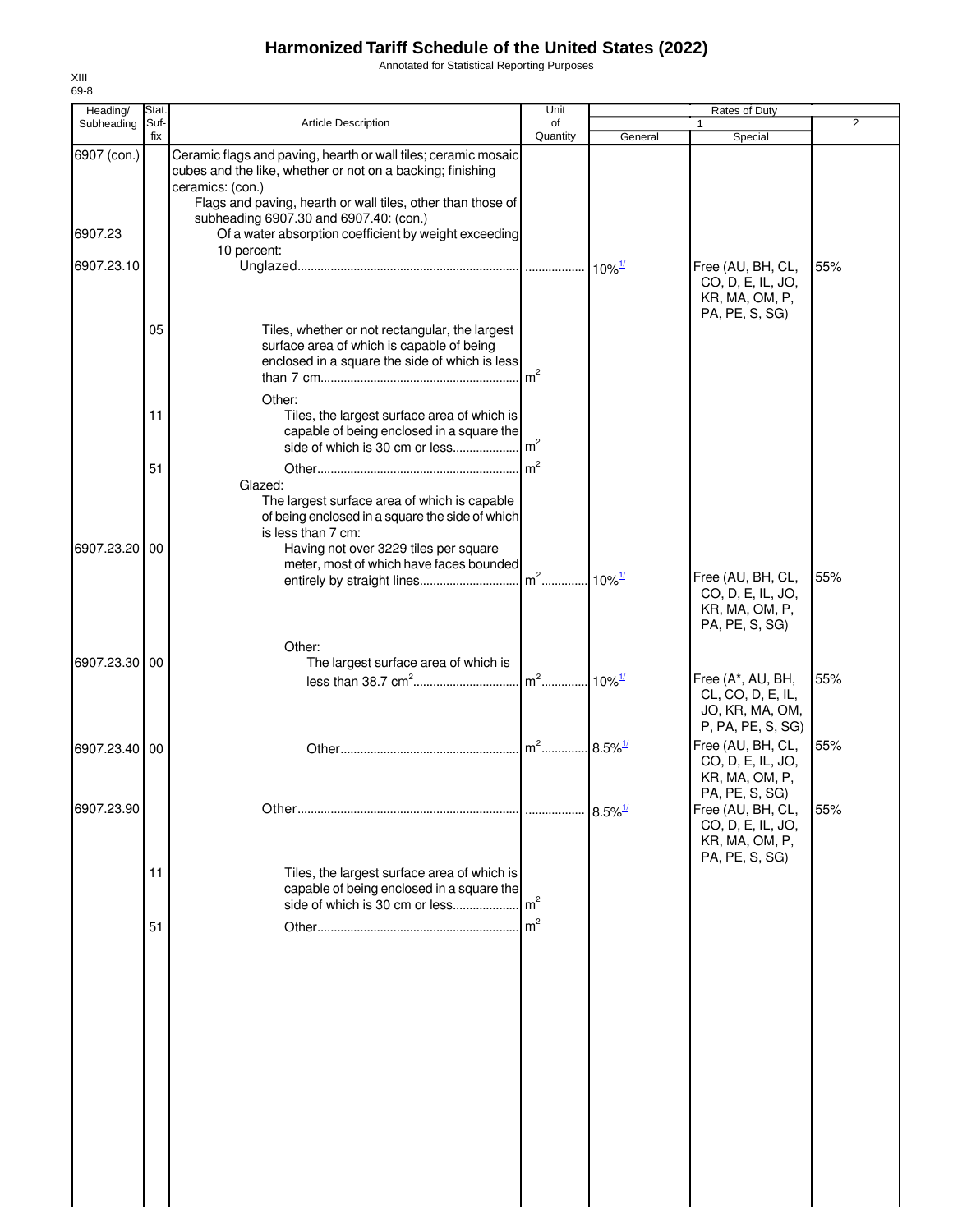Annotated for Statistical Reporting Purposes

| Heading/      | Stat.       |                                                                                                                                                                 | Unit           |                                            | Rates of Duty                                                             |                |
|---------------|-------------|-----------------------------------------------------------------------------------------------------------------------------------------------------------------|----------------|--------------------------------------------|---------------------------------------------------------------------------|----------------|
| Subheading    | Suf-<br>fix | Article Description                                                                                                                                             | of<br>Quantity | General                                    | Special                                                                   | $\overline{2}$ |
| 6907 (con.)   |             | Ceramic flags and paving, hearth or wall tiles; ceramic mosaic<br>cubes and the like, whether or not on a backing; finishing                                    |                |                                            |                                                                           |                |
| 6907.30       |             | ceramics: (con.)<br>Mosaic cubes and the like, other than those of subheading<br>6907.40:                                                                       |                |                                            |                                                                           |                |
| 6907.30.10    |             |                                                                                                                                                                 |                | $10\%$ <sup><math>\frac{1}{2}</math></sup> | Free (AU, BH, CL,<br>CO, D, E, IL, JO,<br>KR, MA, OM, P,                  | 55%            |
|               | 05          | Cubes and the like, whether or not rectangular, the<br>largest surface area of which is capable of being<br>enclosed in a square the side of which is less than | m <sup>2</sup> |                                            | PA, PE, S, SG)                                                            |                |
|               | 11          | Other:<br>Cubes and the like, the largest surface area<br>of which is capable of being enclosed in a<br>square the side of which is 30cm or less m <sup>2</sup> |                |                                            |                                                                           |                |
|               | 51          | Glazed:<br>The largest surface area of which is capable of                                                                                                      | m <sup>2</sup> |                                            |                                                                           |                |
| 6907.30.20 00 |             | being enclosed in a square the side of which is<br>less than 7 cm:<br>Having not over 3229 cubes per square meter,                                              |                | $10\%$ <sup>1/</sup>                       | Free (AU, BH, CL,                                                         | 55%            |
|               |             |                                                                                                                                                                 |                |                                            | CO, D, E, IL, JO,<br>KR, MA, OM, P,<br>PA, PE, S, SG)                     |                |
| 6907.30.30 00 |             | Other:<br>The largest surface area of which is less                                                                                                             | $m2$           | $10\%$ <sup>1/</sup>                       | Free (A*, AU, BH,<br>CL, CO, D, E, IL,                                    | 55%            |
| 6907.30.40 00 |             |                                                                                                                                                                 |                |                                            | JO, KR, MA, OM,<br>P, PA, PE, S, SG)<br>Free (AU, BH, CL,                 | 55%            |
|               |             |                                                                                                                                                                 |                |                                            | CO, D, E, IL, JO,<br>KR, MA, OM, P,<br>PA, PE, S, SG)                     |                |
| 6907.30.90    |             |                                                                                                                                                                 |                | $8.5\%$ <sup>1/</sup>                      | Free (AU, BH, CL,<br>CO, D, E, IL, JO,<br>KR, MA, OM, P<br>PA, PE, S, SG) | 55%            |
|               | 11          | Cubes and the like, the largest surface area<br>of which is capable of being enclosed in a<br>square the side of which is 30 cm or less                         | m <sup>2</sup> |                                            |                                                                           |                |
|               | 51          |                                                                                                                                                                 | m <sup>2</sup> |                                            |                                                                           |                |
|               |             |                                                                                                                                                                 |                |                                            |                                                                           |                |
|               |             |                                                                                                                                                                 |                |                                            |                                                                           |                |
|               |             |                                                                                                                                                                 |                |                                            |                                                                           |                |
|               |             |                                                                                                                                                                 |                |                                            |                                                                           |                |
|               |             |                                                                                                                                                                 |                |                                            |                                                                           |                |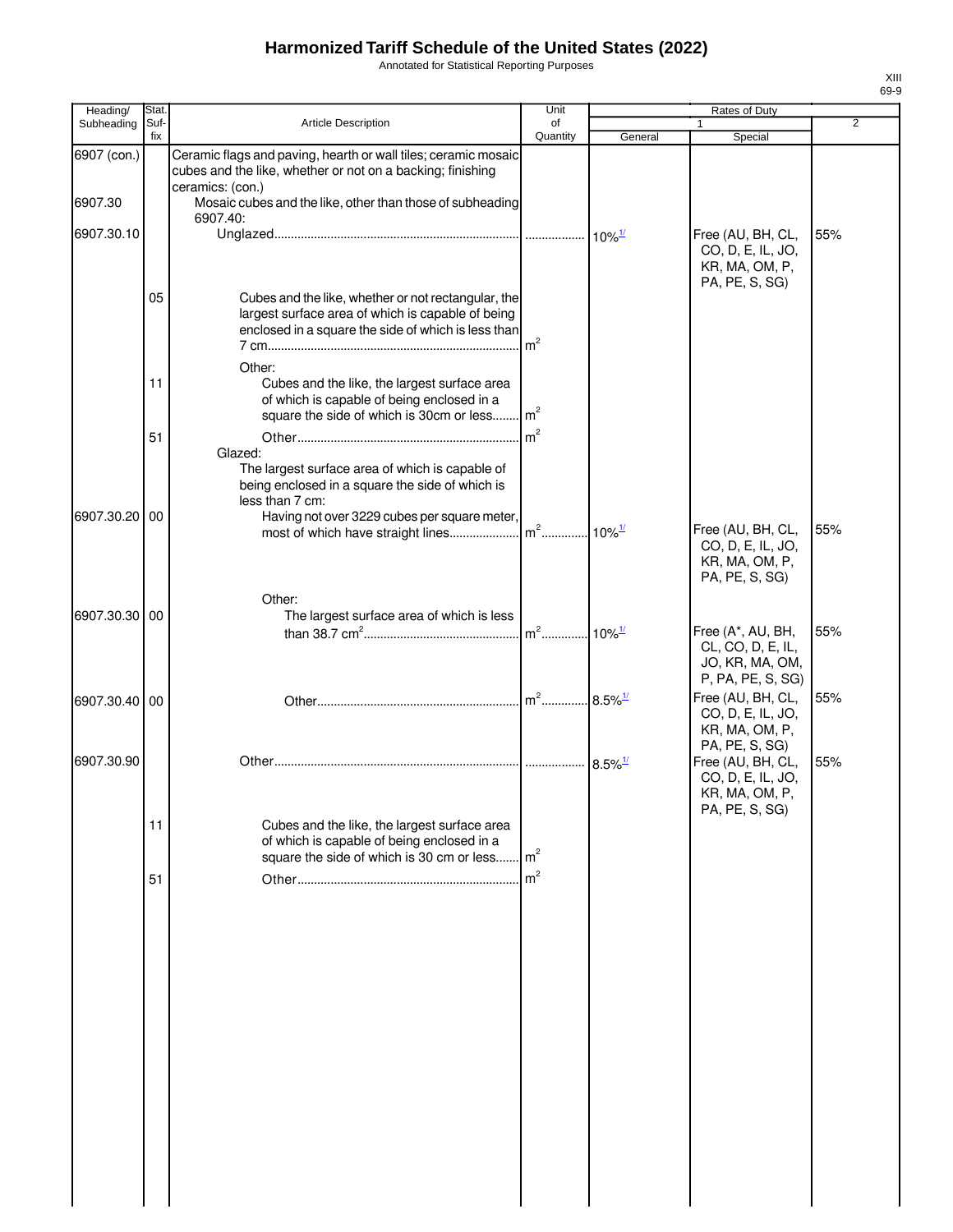Annotated for Statistical Reporting Purposes

| Heading/               | Stat.       | Article Description                                                                                                                                                     | Unit           | Rates of Duty         |                                                                            | 2   |  |
|------------------------|-------------|-------------------------------------------------------------------------------------------------------------------------------------------------------------------------|----------------|-----------------------|----------------------------------------------------------------------------|-----|--|
| Subheading             | Suf-<br>fix |                                                                                                                                                                         | of<br>Quantity | General               | Special                                                                    |     |  |
| 6907 (con.)<br>6907.40 |             | Ceramic flags and paving, hearth or wall tiles; ceramic mosaic<br>cubes and the like, whether or not on a backing; finishing<br>ceramics: (con.)<br>Finishing ceramics: |                |                       |                                                                            |     |  |
| 6907.40.10             |             |                                                                                                                                                                         |                |                       | Free (AU, BH, CL,<br>CO, D, E, IL, JO,<br>KR, MA, OM, P,<br>PA, PE, S, SG) | 55% |  |
|                        | 05          | Finishing ceramics, whether or not rectangular,<br>the largest surface area of which is capable of<br>being enclosed in a square the side of which is<br>Other:         |                |                       |                                                                            |     |  |
|                        | 11          | Finishing ceramics, the largest surface area<br>of which is capable of being enclosed in a<br>square the side of which is 30 cm or less                                 | m <sup>2</sup> |                       |                                                                            |     |  |
|                        | 51          | Glazed:<br>The largest surface area of which is capable of<br>being enclosed in a square the side of which is<br>less than 7 cm:                                        |                |                       |                                                                            |     |  |
| 6907.40.20 00          |             | Having not over 3229 finishing ceramics per<br>square meter, most of which have faces                                                                                   |                |                       | Free (AU, BH, CL,<br>CO, D, E, IL, JO,<br>KR, MA, OM, P,                   | 55% |  |
| 6907.40.30 00          |             | Other:<br>The largest surface area of which is less                                                                                                                     |                |                       | PA, PE, S, SG)<br>Free (A*, AU, BH,                                        | 55% |  |
|                        |             |                                                                                                                                                                         |                |                       | CL, CO, D, E, IL,<br>JO, KR, MA, OM,<br>P, PA, PE, S, SG)                  |     |  |
| 6907.40.40 00          |             |                                                                                                                                                                         |                |                       | Free (AU, BH, CL,<br>CO, D, E, IL, JO,<br>KR, MA, OM, P,<br>PA, PE, S, SG) | 55% |  |
| 6907.40.90             |             |                                                                                                                                                                         |                | $8.5\%$ <sup>1/</sup> | Free (AU, BH, CL,<br>CO, D, E, IL, JO,<br>KR, MA, OM, P,<br>PA, PE, S, SG) | 55% |  |
|                        | 11          | Finishing ceramics, the largest surface area<br>of which is capable of being enclosed in a<br>square the side of which is 30 cm or less                                 | m <sup>2</sup> |                       |                                                                            |     |  |
|                        | 51          |                                                                                                                                                                         |                |                       |                                                                            |     |  |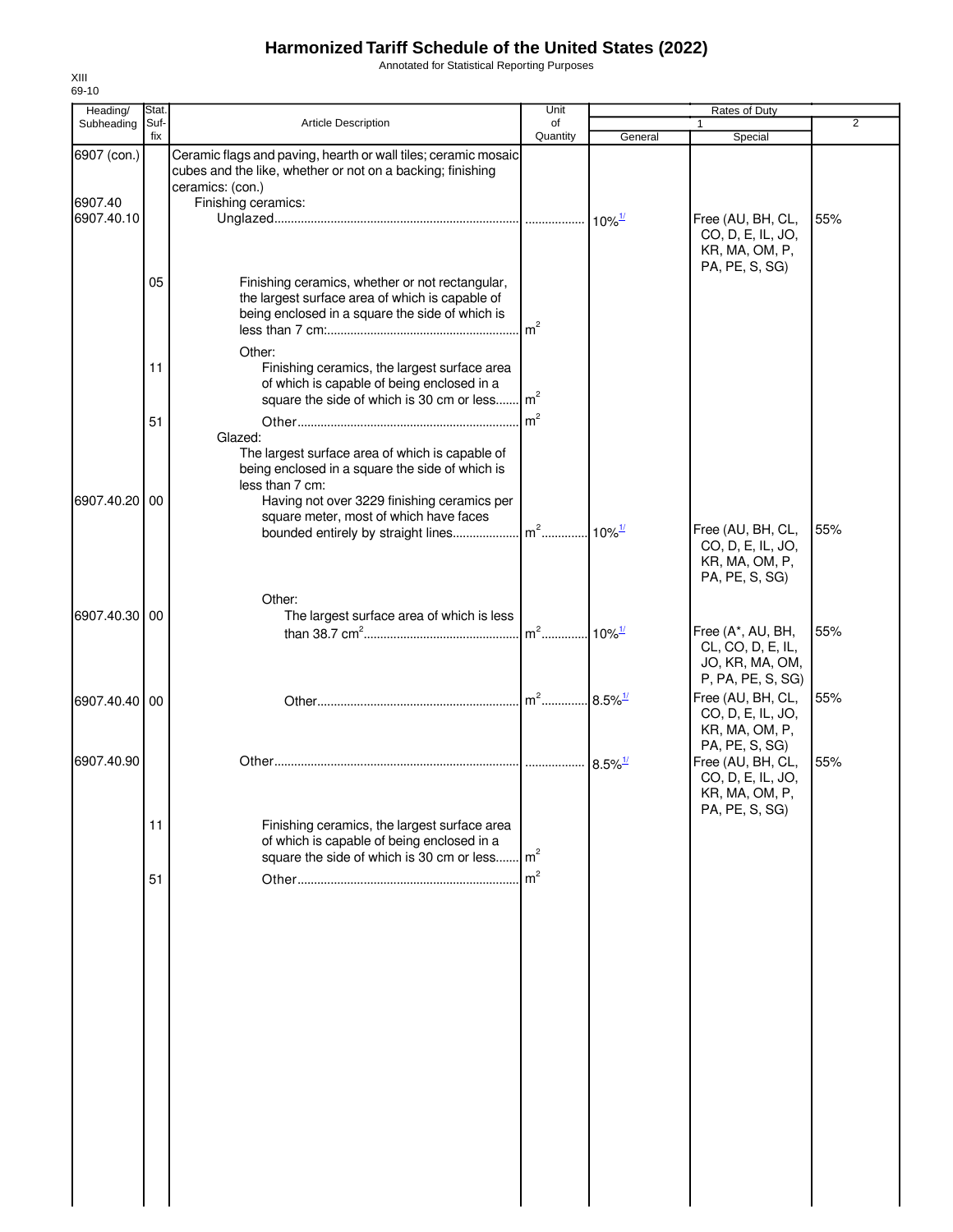Annotated for Statistical Reporting Purposes

| Suf-<br>fix<br>00<br>6909.11.40 00 | <b>Article Description</b><br>Ceramic wares for laboratory, chemical or other technical uses;<br>ceramic troughs, tubs and similar receptacles of a kind used<br>in agriculture; ceramic pots, jars and similar articles of a kind<br>used for the conveyance or packing of goods:<br>Ceramic wares for laboratory, chemical or other technical<br>uses:<br>Of porcelain or china: | of<br>Quantity                                               | General                                                       | Special                                                                        | $\overline{2}$                                                                                 |
|------------------------------------|------------------------------------------------------------------------------------------------------------------------------------------------------------------------------------------------------------------------------------------------------------------------------------------------------------------------------------------------------------------------------------|--------------------------------------------------------------|---------------------------------------------------------------|--------------------------------------------------------------------------------|------------------------------------------------------------------------------------------------|
|                                    |                                                                                                                                                                                                                                                                                                                                                                                    |                                                              |                                                               |                                                                                |                                                                                                |
|                                    |                                                                                                                                                                                                                                                                                                                                                                                    |                                                              |                                                               |                                                                                |                                                                                                |
|                                    |                                                                                                                                                                                                                                                                                                                                                                                    |                                                              |                                                               |                                                                                |                                                                                                |
|                                    |                                                                                                                                                                                                                                                                                                                                                                                    |                                                              |                                                               |                                                                                | 40%                                                                                            |
|                                    |                                                                                                                                                                                                                                                                                                                                                                                    |                                                              |                                                               | Free (A*, AU, BH,<br>CL, CO, D, E, IL,<br>JO, KR, MA, OM,<br>P, PA, PE, S, SG) | 60%                                                                                            |
| 6909.12.00 00                      | Articles having a hardness equivalent to 9 or more on                                                                                                                                                                                                                                                                                                                              |                                                              |                                                               | Free (A*, AU, BH,<br>CL, CO, D, E, IL,<br>JO, KR, MA, OM,<br>P, PA, PE, S, SG) | 45%                                                                                            |
|                                    | Other:                                                                                                                                                                                                                                                                                                                                                                             |                                                              |                                                               |                                                                                |                                                                                                |
|                                    |                                                                                                                                                                                                                                                                                                                                                                                    |                                                              |                                                               |                                                                                | 35%                                                                                            |
|                                    |                                                                                                                                                                                                                                                                                                                                                                                    |                                                              |                                                               | CO, D, E, IL, JO,<br>JP, KR, MA, OM,<br>P, PA, PE, S, SG)                      |                                                                                                |
| 10                                 |                                                                                                                                                                                                                                                                                                                                                                                    |                                                              |                                                               |                                                                                |                                                                                                |
| 95                                 |                                                                                                                                                                                                                                                                                                                                                                                    |                                                              |                                                               |                                                                                |                                                                                                |
|                                    | Ceramic sinks, washbasins, washbasin pedestals, baths,                                                                                                                                                                                                                                                                                                                             |                                                              |                                                               | CO, D, E, IL, JO,<br>KR, MA, OM, P,<br>PA, PE, S, SG)                          |                                                                                                |
|                                    | sanitary fixtures:                                                                                                                                                                                                                                                                                                                                                                 |                                                              |                                                               |                                                                                |                                                                                                |
|                                    |                                                                                                                                                                                                                                                                                                                                                                                    |                                                              |                                                               | CL, CO, D, E, IL,<br>JO, KR, MA, OM,                                           | 60%                                                                                            |
| 05                                 |                                                                                                                                                                                                                                                                                                                                                                                    |                                                              |                                                               |                                                                                |                                                                                                |
| 10                                 |                                                                                                                                                                                                                                                                                                                                                                                    |                                                              |                                                               |                                                                                |                                                                                                |
| 15                                 |                                                                                                                                                                                                                                                                                                                                                                                    | No.                                                          |                                                               |                                                                                |                                                                                                |
| 20                                 |                                                                                                                                                                                                                                                                                                                                                                                    |                                                              |                                                               |                                                                                |                                                                                                |
| 30                                 |                                                                                                                                                                                                                                                                                                                                                                                    |                                                              |                                                               |                                                                                |                                                                                                |
| 50<br>00                           |                                                                                                                                                                                                                                                                                                                                                                                    |                                                              | $5.7\%$ <sup>6/</sup>                                         | Free (A*, AU, BH,<br>CL, CO, D, E, IL,<br>JO, KR, MA, OM,<br>P, PA, PE, S, SG) | 60%                                                                                            |
|                                    |                                                                                                                                                                                                                                                                                                                                                                                    |                                                              |                                                               |                                                                                |                                                                                                |
|                                    | 00<br>00                                                                                                                                                                                                                                                                                                                                                                           | bidets, water closet bowls, flush tanks, urinals and similar | Water closet bowls with tanks, in one piece  No.<br>No.<br>No | $.4\%$ <sup>1/</sup><br>$4\%$ <sup>1/</sup><br>$5.8\%$ <sup>5/</sup>           | Free (A, AU, BH, CL, 45%<br>Free (A, AU, BH, CL, 45%<br>Free (A*, AU, BH,<br>P, PA, PE, S, SG) |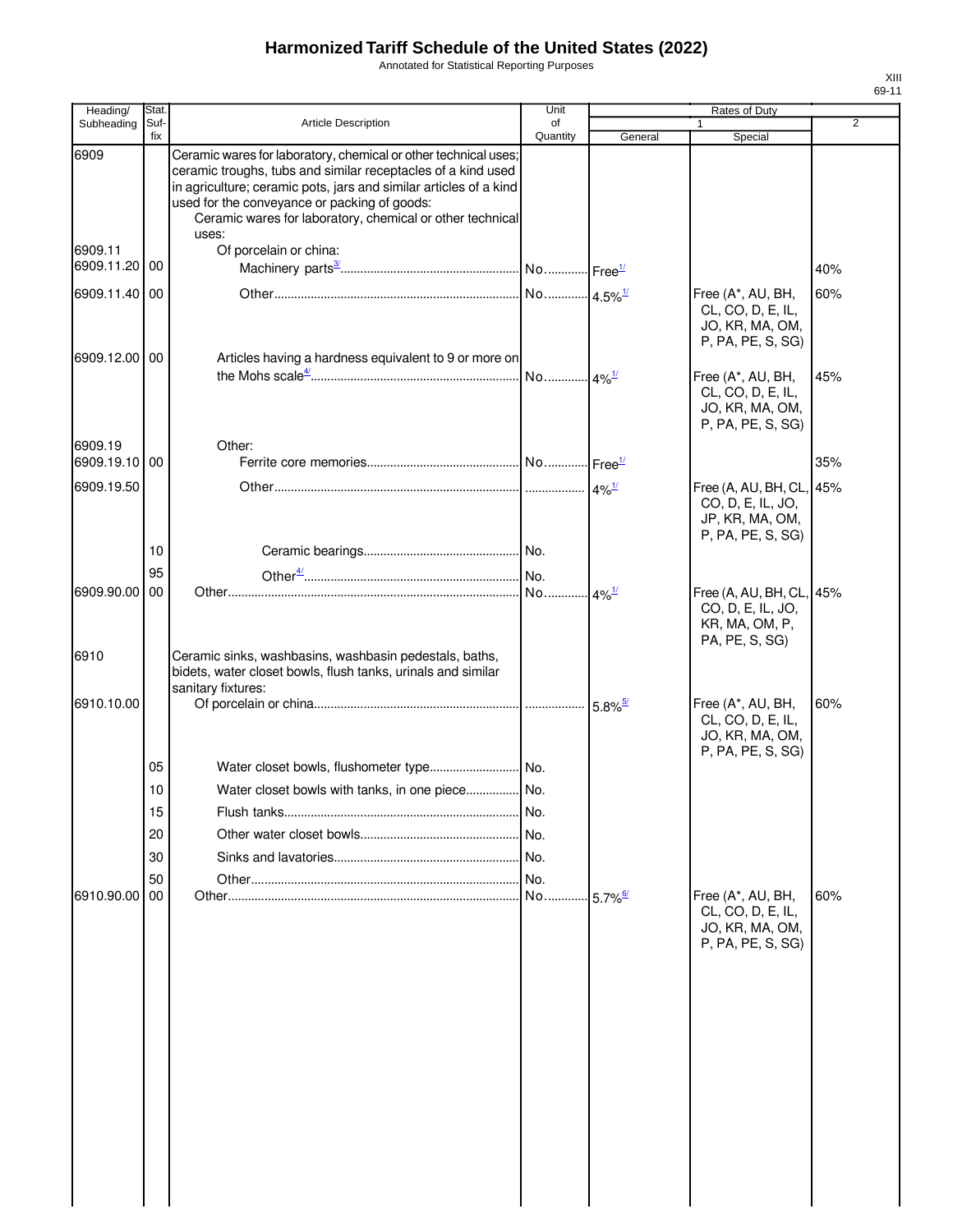Annotated for Statistical Reporting Purposes

| Heading/        | Stat.       |                                                                                                                                                                                   |                          | Unit<br>Rates of Duty |                                                                                |                |  |
|-----------------|-------------|-----------------------------------------------------------------------------------------------------------------------------------------------------------------------------------|--------------------------|-----------------------|--------------------------------------------------------------------------------|----------------|--|
| Subheading      | Suf-<br>fix | Article Description                                                                                                                                                               | of<br>Quantity           |                       | $\mathbf{1}$                                                                   | $\overline{2}$ |  |
| 6911<br>6911.10 |             | Tableware, kitchenware, other household articles and toilet<br>articles, of porcelain or china:<br>Tableware and kitchenware:                                                     |                          | General               | Special                                                                        |                |  |
| 6911.10.10 00   |             | Hotel or restaurant ware and other ware not household                                                                                                                             | Dz Pcs 25% <sup>6/</sup> |                       | Free (A+, AU, BH,<br>CL, CO, D, E, IL,<br>JO, KR, MA, OM,<br>P, PA, PE, S, SG) | 75%            |  |
|                 |             | Other:                                                                                                                                                                            |                          |                       |                                                                                |                |  |
| 6911.10.15 00   |             | Of bone chinaware:<br>Valued not over \$31.50 per dozen pieces Dz Pcs 8% <sup>5/</sup>                                                                                            |                          |                       | Free (A*, AU, BH,<br>CL, CO, D, E, IL,<br>JO, KR, MA, OM,<br>P, PA, PE, S, SG) | 75%            |  |
| 6911.10.25 00   |             |                                                                                                                                                                                   | Dz Pcs 6% <sup>6/</sup>  |                       | Free (A*, AU, BH,<br>CL, CO, D, E, IL,<br>JO, KR, MA, OM,<br>P, PA, PE, S, SG) | 75%            |  |
| 6911.10.35      |             | Other:<br>Available in specified sets:<br>In any pattern for which the aggregate<br>value of the articles listed in additional U.S.<br>note 6(b) of this chapter is not over \$56 |                          | $26\%$ <sup>6/</sup>  | Free (A*, AU, BH,<br>CL, CO, D, E, IL,<br>JO, KR, MA, OM,                      | 75%            |  |
|                 | 10          | Plates not over 27.9 cm in maximum<br>dimension; teacups and saucers;<br>mugs; soups, fruits and cereals, the<br>foregoing not over 22.9 cm in                                    | Dz Pcs                   |                       | P, PA, PE, S, SG)                                                              |                |  |
|                 | 50          |                                                                                                                                                                                   | Dz Pcs                   |                       |                                                                                |                |  |
|                 |             |                                                                                                                                                                                   |                          |                       |                                                                                |                |  |
|                 |             |                                                                                                                                                                                   |                          |                       |                                                                                |                |  |
|                 |             |                                                                                                                                                                                   |                          |                       |                                                                                |                |  |
|                 |             |                                                                                                                                                                                   |                          |                       |                                                                                |                |  |
|                 |             |                                                                                                                                                                                   |                          |                       |                                                                                |                |  |
|                 |             |                                                                                                                                                                                   |                          |                       |                                                                                |                |  |
|                 |             |                                                                                                                                                                                   |                          |                       |                                                                                |                |  |

XIII 69-12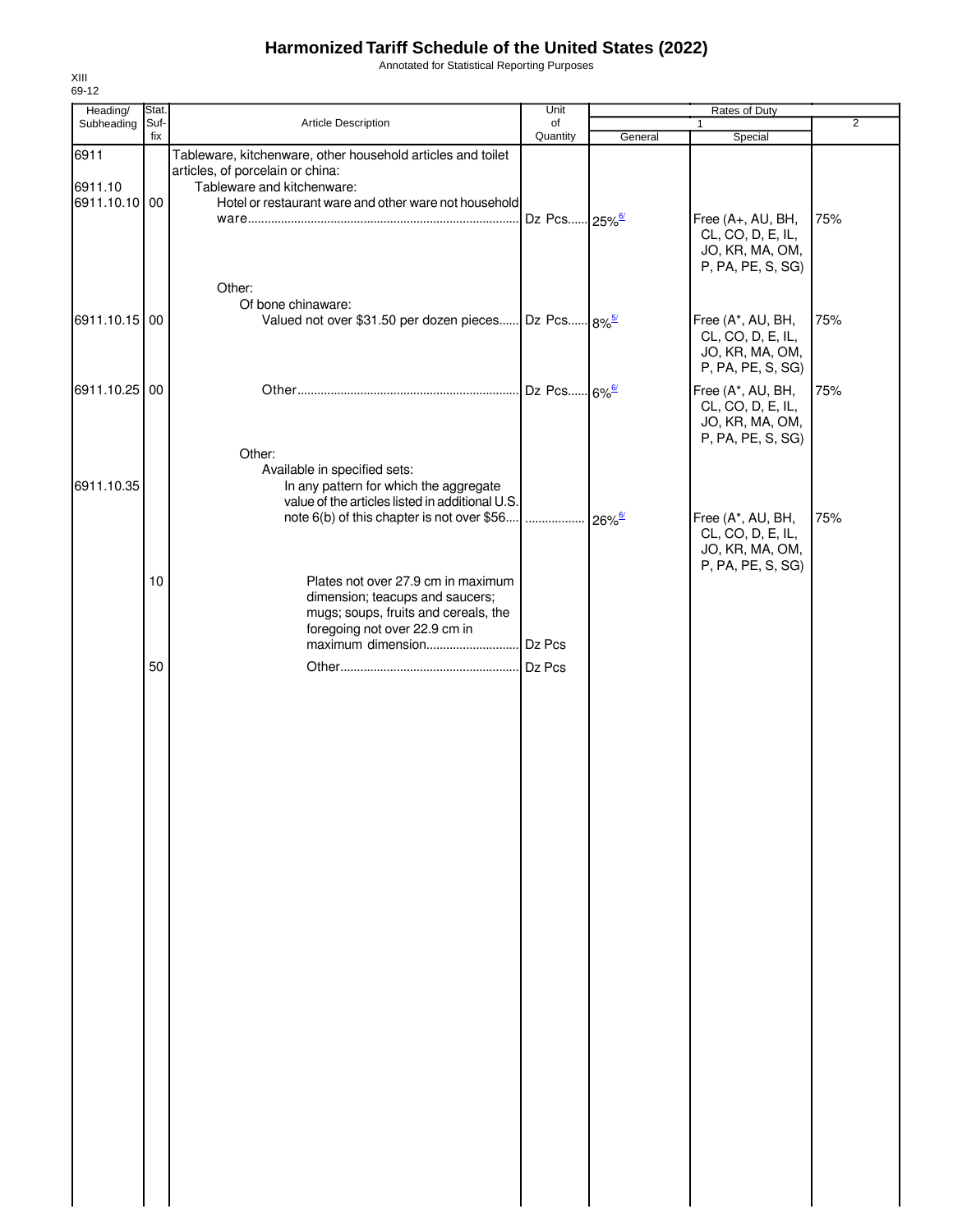Annotated for Statistical Reporting Purposes

| Heading/    | Stat.       |                                                                                                        | Unit           |         | Rates of Duty                        |                |
|-------------|-------------|--------------------------------------------------------------------------------------------------------|----------------|---------|--------------------------------------|----------------|
| Subheading  | Suf-<br>fix | Article Description                                                                                    | of<br>Quantity | General | 1<br>Special                         | $\overline{2}$ |
| 6911 (con.) |             | Tableware, kitchenware, other household articles and toilet<br>articles, of porcelain or china: (con.) |                |         |                                      |                |
| 6911.10     |             | Tableware and kitchenware: (con.)                                                                      |                |         |                                      |                |
| (con.)      |             | Other: (con.)                                                                                          |                |         |                                      |                |
|             |             | Other: (con.)                                                                                          |                |         |                                      |                |
|             |             | Available in specified sets: (con.)                                                                    |                |         |                                      |                |
|             |             | In any pattern for which the aggregate<br>value of the articles listed in additional U.S.              |                |         |                                      |                |
|             |             | note 6(b) of this chapter is over \$56:                                                                |                |         |                                      |                |
| 6911.10.37  |             |                                                                                                        |                |         | Free (A*, AU, BH,                    | 75%            |
|             |             |                                                                                                        |                |         | CL, CO, D, E, IL,                    |                |
|             |             |                                                                                                        |                |         | JO, KR, MA, OM,<br>P, PA, PE, S, SG) |                |
|             | 10          | Plates not over 27.9 cm in                                                                             |                |         |                                      |                |
|             |             | maximum dimension, teacups and                                                                         |                |         |                                      |                |
|             |             | saucers; mugs; soups, fruits and                                                                       |                |         |                                      |                |
|             |             | cereals, the foregoing not over<br>22.9 cm in maximum                                                  |                |         |                                      |                |
|             |             |                                                                                                        |                |         |                                      |                |
|             | 50          |                                                                                                        |                |         |                                      |                |
| 6911.10.38  |             |                                                                                                        |                |         | Free (A*, AU, BH,                    | 75%            |
|             |             |                                                                                                        |                |         | CL, CO, D, E, IL,                    |                |
|             |             |                                                                                                        |                |         | JO, KR, MA, OM,<br>P, PA, PE, S, SG) |                |
|             | 10          | Plates not over 27.9 cm in                                                                             |                |         |                                      |                |
|             |             | maximum dimension; teacups and                                                                         |                |         |                                      |                |
|             |             | saucers; mugs; soups, fruits and                                                                       |                |         |                                      |                |
|             |             | cereals, the foregoing not over<br>22.9 cm in maximum                                                  |                |         |                                      |                |
|             |             |                                                                                                        |                |         |                                      |                |
|             | 50          |                                                                                                        | Dz Pcs         |         |                                      |                |
|             |             |                                                                                                        |                |         |                                      |                |
|             |             |                                                                                                        |                |         |                                      |                |
|             |             |                                                                                                        |                |         |                                      |                |
|             |             |                                                                                                        |                |         |                                      |                |
|             |             |                                                                                                        |                |         |                                      |                |
|             |             |                                                                                                        |                |         |                                      |                |
|             |             |                                                                                                        |                |         |                                      |                |
|             |             |                                                                                                        |                |         |                                      |                |
|             |             |                                                                                                        |                |         |                                      |                |
|             |             |                                                                                                        |                |         |                                      |                |
|             |             |                                                                                                        |                |         |                                      |                |
|             |             |                                                                                                        |                |         |                                      |                |
|             |             |                                                                                                        |                |         |                                      |                |
|             |             |                                                                                                        |                |         |                                      |                |
|             |             |                                                                                                        |                |         |                                      |                |
|             |             |                                                                                                        |                |         |                                      |                |
|             |             |                                                                                                        |                |         |                                      |                |
|             |             |                                                                                                        |                |         |                                      |                |
|             |             |                                                                                                        |                |         |                                      |                |
|             |             |                                                                                                        |                |         |                                      |                |
|             |             |                                                                                                        |                |         |                                      |                |
|             |             |                                                                                                        |                |         |                                      |                |
|             |             |                                                                                                        |                |         |                                      |                |
|             |             |                                                                                                        |                |         |                                      |                |
|             |             |                                                                                                        |                |         |                                      |                |
|             |             |                                                                                                        |                |         |                                      |                |
|             |             |                                                                                                        |                |         |                                      |                |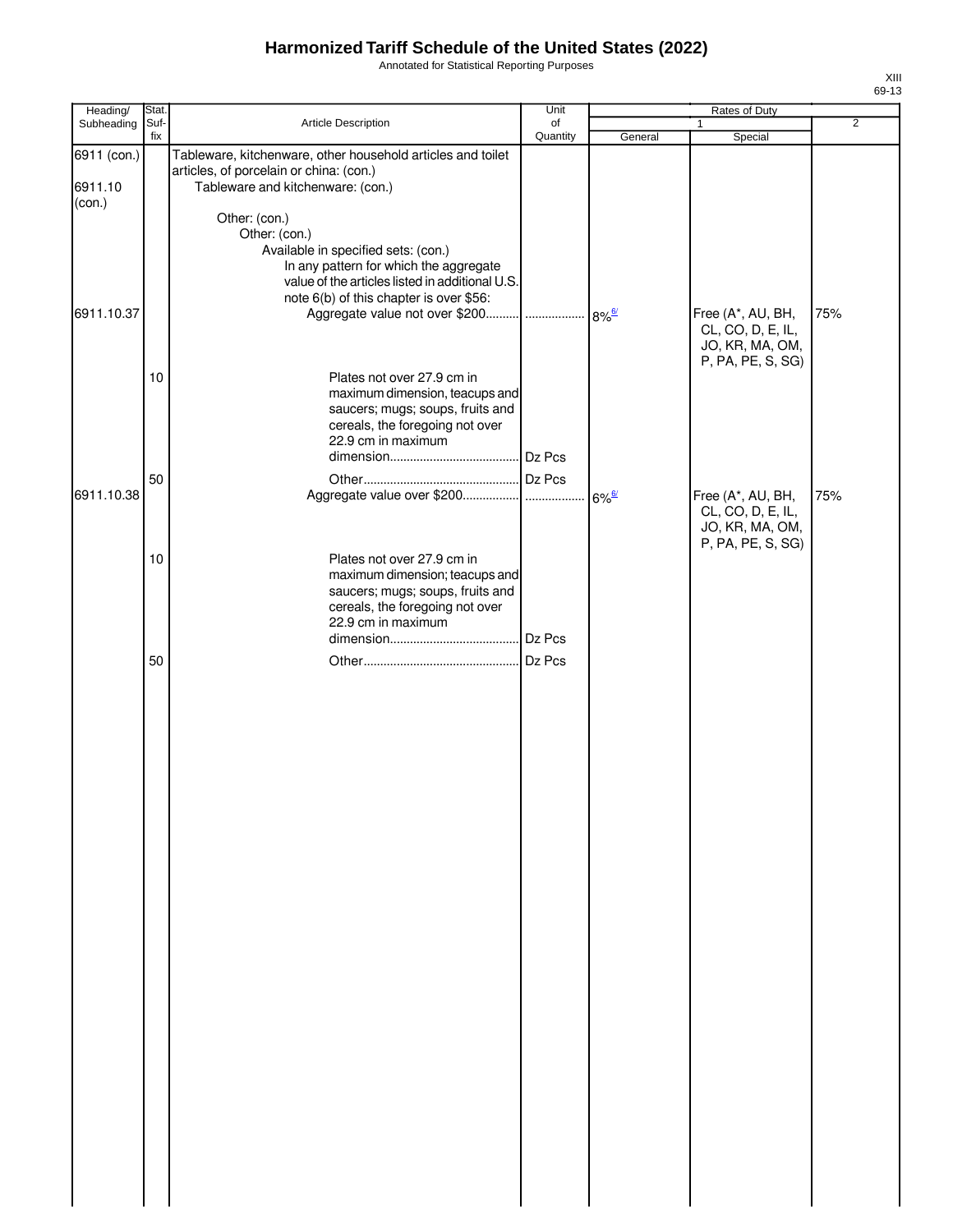Annotated for Statistical Reporting Purposes

Unit Rates of Duty of **Quantity** Article Description Subheading 1 2 Stat. Suffix Heading/<br>Subheading General | Special Tableware, kitchenware, other household articles and toilet articles, of porcelain or china: (con.) 6911 (con.) 6911.10 | Tableware and kitchenware: (con.) Other: (con.) Other: (con.) Other: Steins with permanently attached pewter lids, candy boxes, decanters, punch bowls, pretzel dishes, tidbit dishes, tiered servers, bonbon dishes, egg cups, spoons and spoon rests, oil and vinegar sets, tumblers and salt and pepper shaker sets............... 6911.10.41 00 Free (A\*, AU, BH, 70% CL, CO, D, E, IL, JO, KR, MA, OM, P, PA, PE, S, SG) 8.3% Dz Pcs...... <mark>6.3</mark> ...... <mark>2</mark>% Dz Pcs...... <mark>14</mark> ...... 1

|               |  | lids, candy boxes, decanters, punch bowls,<br>pretzel dishes, tidbit dishes, tiered servers,<br>bonbon dishes, egg cups, spoons and<br>spoon rests, oil and vinegar sets, tumblers<br>and salt and pepper shaker sets                                                                                                                                                                                                                                                                                                                                                                                                                                                              | Dz Pcs 6.3% <sup>5/</sup> | Free (A*, AU, BH,<br>CL, CO, D, E, IL,<br>JO, KR, MA, OM,<br>P, PA, PE, S, SG) | 70% |
|---------------|--|------------------------------------------------------------------------------------------------------------------------------------------------------------------------------------------------------------------------------------------------------------------------------------------------------------------------------------------------------------------------------------------------------------------------------------------------------------------------------------------------------------------------------------------------------------------------------------------------------------------------------------------------------------------------------------|---------------------------|--------------------------------------------------------------------------------|-----|
| 6911.10.45 00 |  |                                                                                                                                                                                                                                                                                                                                                                                                                                                                                                                                                                                                                                                                                    |                           | Free (A*, AU, BH,<br>CL, CO, D, E, IL,<br>JO, KR, MA, OM,<br>P, PA, PE, S, SG) | 70% |
| 6911.10.52 00 |  | Cups valued over \$8 but not over \$29 per<br>dozen; saucers valued over \$5.25 but not<br>over \$18.75 per dozen; soups, oatmeals<br>and cereals valued over \$9.30 but not over<br>\$33 per dozen; plates not over 22.9 cm in<br>maximum diameter and valued over \$8.50<br>but not over \$31 per dozen; plates over<br>22.9 but not over 27.9 cm in maximum<br>diameter and valued over \$11.50 but not<br>over \$41 per dozen; platters or chop<br>dishes valued over \$40 but not over \$143<br>per dozen; sugars valued over \$23 but not<br>over \$85 per dozen; creamers valued over<br>\$20 but not over \$75 per dozen; and<br>beverage servers valued over \$50 but not |                           | Free (A+, AU, BH,<br>CL, CO, D, E, IL,<br>JO, KR, MA, OM,<br>P, PA, PE, S, SG) | 75% |

XIII 69-14

(con.)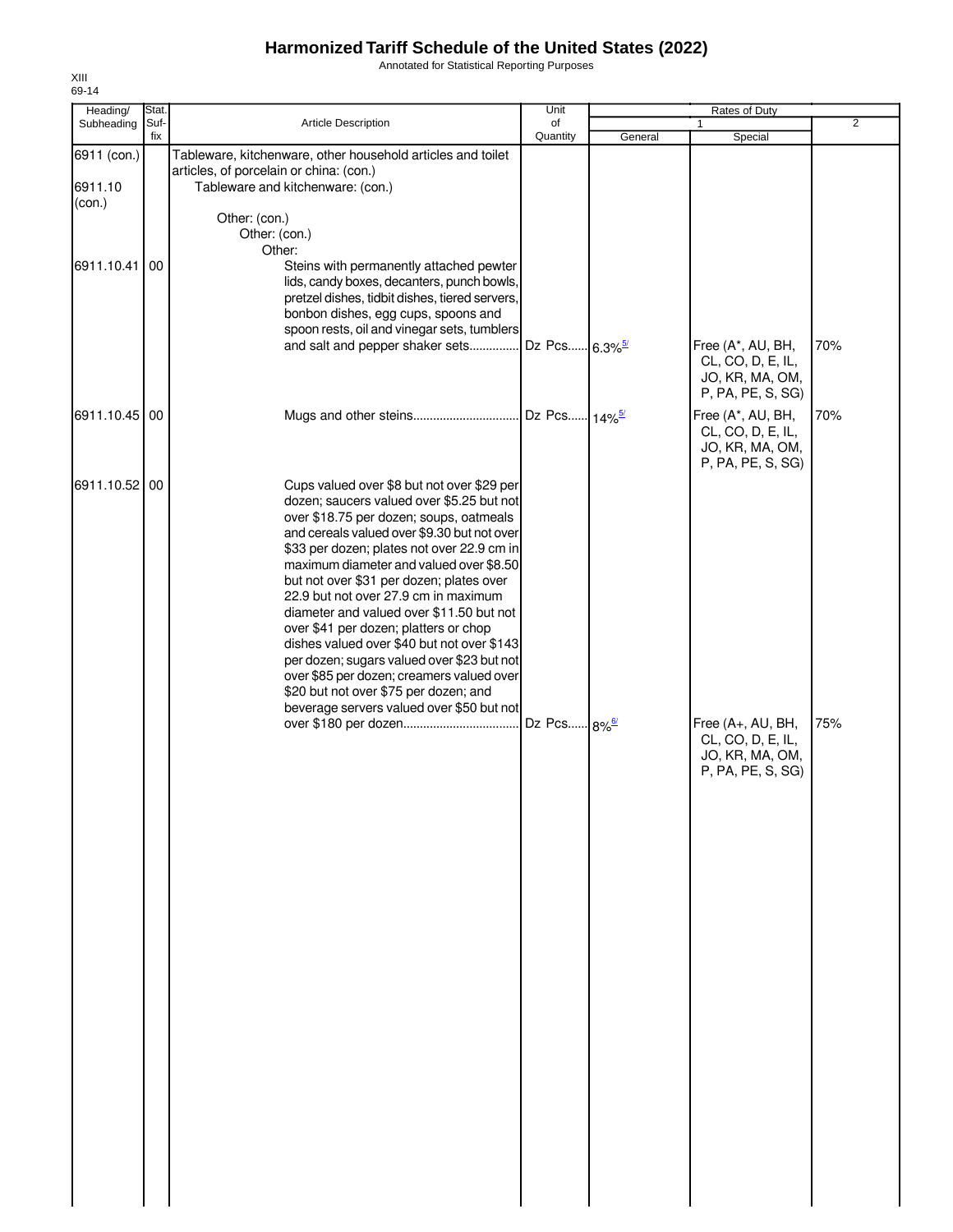Annotated for Statistical Reporting Purposes

| Heading/                         | Stat.       |                                                                                                                                                                                                                                                                                                                                                                                                                                                                                                                                              | Unit           |                         | <b>Rates of Duty</b>                                                           |                |
|----------------------------------|-------------|----------------------------------------------------------------------------------------------------------------------------------------------------------------------------------------------------------------------------------------------------------------------------------------------------------------------------------------------------------------------------------------------------------------------------------------------------------------------------------------------------------------------------------------------|----------------|-------------------------|--------------------------------------------------------------------------------|----------------|
| Subheading                       | Suf-<br>fix | <b>Article Description</b>                                                                                                                                                                                                                                                                                                                                                                                                                                                                                                                   | of<br>Quantity | General                 | 1<br>Special                                                                   | $\overline{2}$ |
| 6911 (con.)<br>6911.10<br>(con.) |             | Tableware, kitchenware, other household articles and toilet<br>articles, of porcelain or china: (con.)<br>Tableware and kitchenware: (con.)<br>Other: (con.)<br>Other: (con.)                                                                                                                                                                                                                                                                                                                                                                |                |                         |                                                                                |                |
| 6911.10.58 00                    |             | Other: (con.)<br>Cups valued over \$29 per dozen; saucers<br>valued over \$18.75 per dozen; soups,<br>oatmeals and cereals valued over \$33 per<br>dozen; plates not over 22.9 cm in<br>maximum diameter and valued over \$31<br>per dozen; plates over 22.9 but not over<br>27.9 cm in maximum diameter and valued<br>over \$41 per dozen; platters or chop<br>dishes valued over \$143 per dozen; sugars<br>valued over \$85 per dozen; creamers<br>valued over \$75 per dozen; and beverage<br>servers valued over \$180 per dozen Dz Pcs |                | $-6\%$ <sup>6/</sup>    | Free (A+, AU, BH,<br>CL, CO, D, E, IL,<br>JO, KR, MA, OM,<br>P, PA, PE, S, SG) | 75%            |
| 6911.10.60 00                    |             |                                                                                                                                                                                                                                                                                                                                                                                                                                                                                                                                              |                | $-20.8\%$ <sup>6/</sup> | Free (A*, AU, BH,<br>CL, CO, D, E, IL,<br>JO, KR, MA, OM,<br>P, PA, PE, S, SG) | 75%            |
| 6911.10.80                       |             |                                                                                                                                                                                                                                                                                                                                                                                                                                                                                                                                              |                | $20.8\%$ <sup>6/</sup>  | Free (A+, AU, BH,<br>CL, CO, D, E, IL,<br>JO, KR, MA, OM,<br>P, PA, PE, S, SG) | 75%            |
|                                  | 10          | Suitable for food or drink contact Dz Pcs                                                                                                                                                                                                                                                                                                                                                                                                                                                                                                    |                |                         |                                                                                |                |
|                                  | 90          |                                                                                                                                                                                                                                                                                                                                                                                                                                                                                                                                              |                |                         |                                                                                |                |
| 6911.90.00                       |             |                                                                                                                                                                                                                                                                                                                                                                                                                                                                                                                                              | .              | $5.4\%$ <sup>6/</sup>   | Free (A*, AU, BH,<br>CL, CO, D, E, IL,<br>JO, KR, MA, OM,<br>P, PA, PE, S, SG) | 70%            |
|                                  | 10<br>50    |                                                                                                                                                                                                                                                                                                                                                                                                                                                                                                                                              | No.            |                         |                                                                                |                |
|                                  |             |                                                                                                                                                                                                                                                                                                                                                                                                                                                                                                                                              |                |                         |                                                                                |                |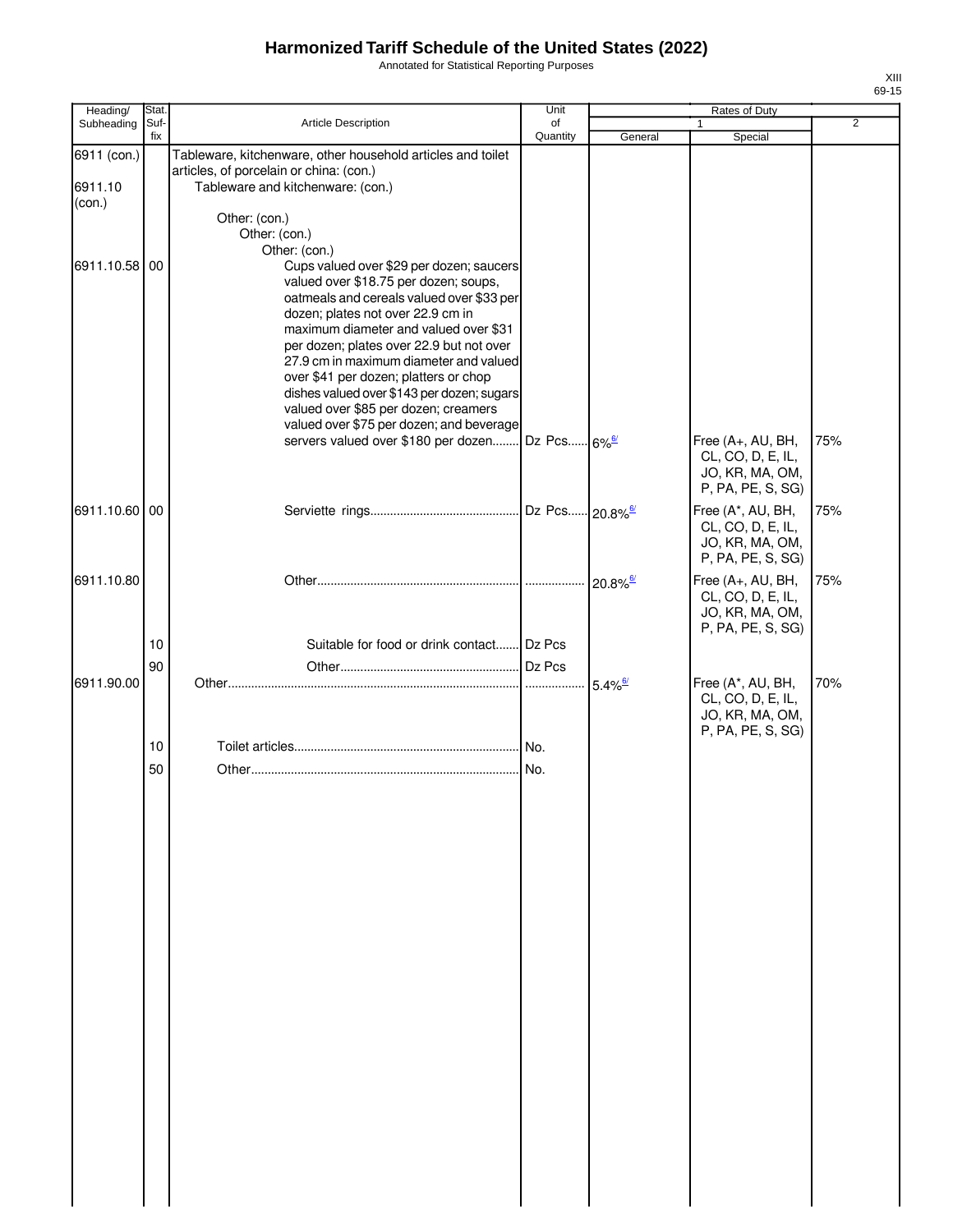Annotated for Statistical Reporting Purposes

| Heading/      | Stat.       |                                                                                                                                                                                                                                                                                                                                               | Unit                      |                       |                                                                                |                |
|---------------|-------------|-----------------------------------------------------------------------------------------------------------------------------------------------------------------------------------------------------------------------------------------------------------------------------------------------------------------------------------------------|---------------------------|-----------------------|--------------------------------------------------------------------------------|----------------|
| Subheading    | Suf-<br>fix | <b>Article Description</b>                                                                                                                                                                                                                                                                                                                    | of<br>Quantity            | General               | Special                                                                        | $\overline{2}$ |
| 6912.00       |             | Ceramic tableware, kitchenware, other household articles and<br>toilet articles, other than of porcelain or china:<br>Tableware and kitchenware:                                                                                                                                                                                              |                           |                       |                                                                                |                |
| 6912.00.10 00 |             | Of coarse-grained earthenware, or of coarse-grained<br>stoneware; of fine-grained earthenware, whether or<br>not decorated, having a reddish-colored body and a<br>lustrous glaze which, on teapots, may be any color,<br>but which, on other articles, must be mottled, streaked<br>or solidly colored brown to black with metallic oxide or |                           |                       |                                                                                |                |
|               |             |                                                                                                                                                                                                                                                                                                                                               | Dz Pcs 0.7% <sup>6/</sup> |                       | Free (A*, AU, BH,<br>CL, CO, D, E, IL,<br>JO, KR, MA, OM,<br>P, PA, PE, S, SG) | 25%            |
| 6912.00.20    | 00          | Other:<br>Hotel or restaurant ware and other ware not                                                                                                                                                                                                                                                                                         | Dz Pcs 28% <sup>5/</sup>  |                       | Free (A+, AU, BH,<br>CL, CO, D, E, IL,<br>JO, KR, MA, OM,<br>P, PA, PE, S, SG) | 55%            |
| 6912.00.35    |             | Other:<br>Available in specified sets:<br>In any pattern for which the aggregate<br>value of the articles listed in additional U.S.                                                                                                                                                                                                           |                           |                       |                                                                                |                |
|               | 10          | note 6(b) of this chapter is not over \$38<br>Plates not over 27.9 cm in maximum                                                                                                                                                                                                                                                              |                           |                       | Free (A*, AU, BH,<br>CL, CO, D, E, IL,<br>JO, KR, MA, OM,<br>P, PA, PE, S, SG) | 55%            |
|               |             | dimension; teacups and saucers;<br>mugs; soups, fruits and cereals, the<br>foregoing not over 22.9 cm in                                                                                                                                                                                                                                      | Dz Pcs                    |                       |                                                                                |                |
| 6912.00.39    | 50          | In any pattern for which the aggregate<br>value of the articles listed in additional U.S.<br>note 6(b) of this chapter is over \$38                                                                                                                                                                                                           | .                         | $4.5\%$ <sup>5/</sup> | Free (A+, AU, BH,                                                              | 55%            |
|               | 10          | Plates not over 27.9 cm in maximum<br>dimension; teacups and saucers;                                                                                                                                                                                                                                                                         |                           |                       | CL, CO, D, E, IL,<br>JO, KR, MA, OM,<br>P, PA, PE, S, SG)                      |                |
|               | 50          | mugs; soups, fruits and cereals, the<br>foregoing not over 22.9 cm in<br>maximum dimension                                                                                                                                                                                                                                                    | Dz Pcs<br>Dz Pcs          |                       |                                                                                |                |
|               |             |                                                                                                                                                                                                                                                                                                                                               |                           |                       |                                                                                |                |
|               |             |                                                                                                                                                                                                                                                                                                                                               |                           |                       |                                                                                |                |
|               |             |                                                                                                                                                                                                                                                                                                                                               |                           |                       |                                                                                |                |
|               |             |                                                                                                                                                                                                                                                                                                                                               |                           |                       |                                                                                |                |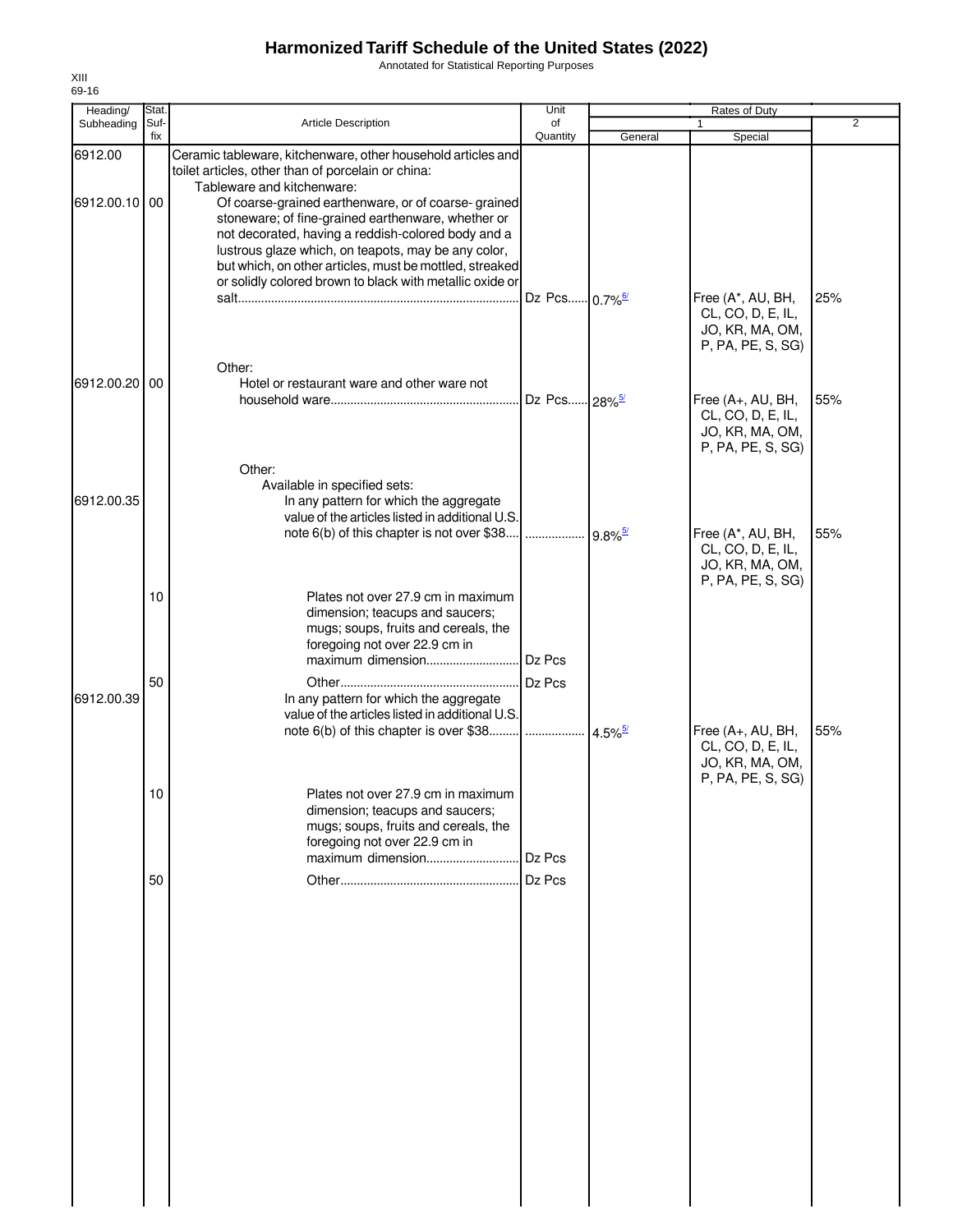Annotated for Statistical Reporting Purposes

| Heading/          | Stat.       |                                                                                                                                                                                                                                                                                                                                                                                                                                                                            | Unit             | Rates of Duty       |                                                                                |       |  |
|-------------------|-------------|----------------------------------------------------------------------------------------------------------------------------------------------------------------------------------------------------------------------------------------------------------------------------------------------------------------------------------------------------------------------------------------------------------------------------------------------------------------------------|------------------|---------------------|--------------------------------------------------------------------------------|-------|--|
| Subheading        | Suf-<br>fix | <b>Article Description</b>                                                                                                                                                                                                                                                                                                                                                                                                                                                 | of<br>Quantity   | General             | $\mathbf{1}$<br>Special                                                        | 2     |  |
| 6912.00<br>(con.) |             | Ceramic tableware, kitchenware, other household articles and<br>toilet articles, other than of porcelain or china: (con.)<br>Tableware and kitchenware: (con.)<br>Other: (con.)<br>Other: (con.)<br>Other:                                                                                                                                                                                                                                                                 |                  |                     |                                                                                |       |  |
| 6912.00.41        | 00          | Steins with permanently attached pewter<br>lids; candy boxes, decanters, punch bowls,<br>pretzel dishes, tidbit dishes, tiered servers,<br>bonbon dishes, egg cups, spoons and<br>spoon rests, oil and vinegar sets, tumblers                                                                                                                                                                                                                                              |                  |                     |                                                                                |       |  |
|                   |             | and salt and pepper shaker sets Dz Pcs 3.9% <sup>5/</sup>                                                                                                                                                                                                                                                                                                                                                                                                                  |                  |                     | Free (A*, AU, BH,<br>CL, CO, D, E, IL,<br>JO, KR, MA, OM,<br>P, PA, PE, S, SG) | 55%   |  |
| 6912.00.44        | 00          |                                                                                                                                                                                                                                                                                                                                                                                                                                                                            |                  |                     | Free (A*, AU, BH,<br>CL, CO, D, E, IL,<br>JO, KR, MA, OM,<br>P, PA, PE, S, SG) | 55%   |  |
| 6912.00.45        | 00          | Cups valued over \$5.25 per dozen;<br>saucers valued over \$3 per dozen; soups,<br>oatmeals and cereals valued over \$6 per<br>dozen; plates not over 22.9 cm in<br>maximum diameter and valued over \$6<br>per dozen; plates over 22.9 but not over<br>27.9 cm in maximum diameter and valued<br>over \$8.50 per dozen; platters or chop<br>dishes valued over \$35 per dozen; sugars<br>valued over \$21 per dozen; creamers<br>valued over \$15 per dozen; and beverage |                  |                     |                                                                                |       |  |
|                   |             | servers valued over \$42 per dozen Dz Pcs 4.5% <sup>5/</sup>                                                                                                                                                                                                                                                                                                                                                                                                               |                  |                     | Free (A+, AU, BH,<br>CL, CO, D, E, IL,<br>JO, KR, MA, OM,<br>P, PA, PE, S, SG) | 55%   |  |
| 6912.00.46 00     |             |                                                                                                                                                                                                                                                                                                                                                                                                                                                                            |                  |                     | Free (A*, AU, BH,<br>CL, CO, D, E, IL,<br>JO, KR, MA, OM,<br>P, PA, PE, S, SG) | 55%   |  |
| 6912.00.48        | 10          | Suitable for food or drink contact                                                                                                                                                                                                                                                                                                                                                                                                                                         | Dz Pcs           |                     | Free (A*, AU, BH,<br>CL, CO, D, E, IL,<br>JO, KR, MA, OM,<br>P, PA, PE, S, SG) | 55%   |  |
| 6912.00.50        | 90<br>00    |                                                                                                                                                                                                                                                                                                                                                                                                                                                                            | Dz Pcs<br>Dz Pcs | $6\%$ <sup>5/</sup> | Free (A*, AU, BH,<br>CL, CO, D, E, IL,<br>JO, KR, MA, OM,<br>P, PA, PE, S, SG) | 50.5% |  |
|                   |             |                                                                                                                                                                                                                                                                                                                                                                                                                                                                            |                  |                     |                                                                                |       |  |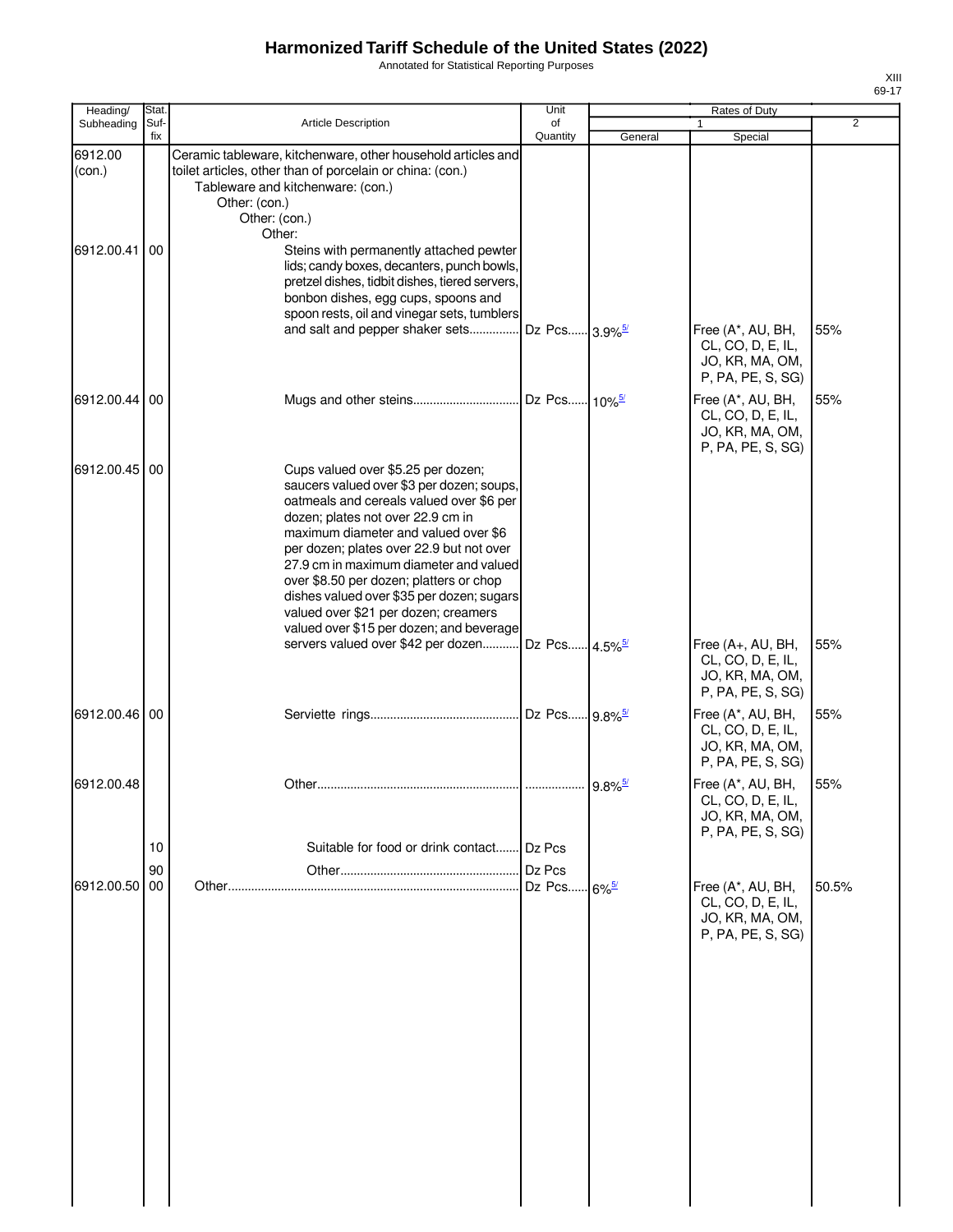Annotated for Statistical Reporting Purposes

| Heading/                         | Stat.       |                                                                                                                                                                                                                       | Unit                       |                      | Rates of Duty                                                                     |       |
|----------------------------------|-------------|-----------------------------------------------------------------------------------------------------------------------------------------------------------------------------------------------------------------------|----------------------------|----------------------|-----------------------------------------------------------------------------------|-------|
| Subheading                       | Suf-<br>fix | <b>Article Description</b>                                                                                                                                                                                            | of<br>Quantity             |                      | $\mathbf{1}$                                                                      | 2     |
| 6913<br>6913.10<br>6913.10.10 00 |             | Statuettes and other ornamental ceramic articles:<br>Of porcelain or china:<br>Statues, statuettes and handmade flowers, valued<br>over \$2.50 each and produced by professional                                      |                            | General              | Special                                                                           |       |
|                                  |             | sculptors or directly from molds made from original<br>models produced by professional sculptors<br>Other:                                                                                                            | Dz Pcs Free <sup>6/</sup>  |                      |                                                                                   | 20%   |
| 6913.10.20                       | 00          |                                                                                                                                                                                                                       | Dz Pcs 3.3% <sup>6/</sup>  |                      | Free (A*, AU, BH,<br>CL, CO, D, E, IL,<br>JO, KR, MA, OM,<br>P, PA, PE, S, SG)    | 70%   |
| 6913.10.50 00                    |             |                                                                                                                                                                                                                       | Dz Pcs Free <sup>6/</sup>  |                      |                                                                                   | 70%   |
| 6913.90<br>6913.90.10 00         |             | Other:<br>Statues, statuettes and handmade flowers, valued<br>over \$2.50 each and produced by professional<br>sculptors or directly from molds made from original<br>models produced by professional sculptors       | Dz Pcs Free <sup>6/</sup>  |                      |                                                                                   | 20%   |
| 6913.90.20 00                    |             | Other:                                                                                                                                                                                                                | Dz Pcs Free <sup>6/</sup>  |                      |                                                                                   | 50%   |
| 6913.90.30 00                    |             | Of earthenware, whether or not decorated, having<br>a reddish-colored body and a lustrous glaze, and<br>mottled, streaked or solidly colored brown to black                                                           |                            |                      |                                                                                   |       |
|                                  |             |                                                                                                                                                                                                                       | Dz Pcs Free <sup>6/</sup>  |                      |                                                                                   | 25%   |
| 6913.90.50                       | 00          |                                                                                                                                                                                                                       |                            | $.6\%$ <sup>6/</sup> | Free (A*, AU, BH,<br>CL, CO, D, E, IL,<br>JO, KR, MA, OM,<br>P, PA, PE, S, SG)    | 51.5% |
| 6914<br>6914.10<br>6914.10.40    | 00          | Other ceramic articles:<br>Of porcelain or china:<br>Ceramic ferrules of porcelain or china, not exceeding<br>3 mm in diameter or 25 mm in length, having a fiber<br>channel opening and/or ceramic mating sleeves of |                            |                      |                                                                                   |       |
|                                  |             |                                                                                                                                                                                                                       | Dz Pcs Free <sup>1/</sup>  |                      |                                                                                   | 60%   |
| 6914.10.80                       | 00          |                                                                                                                                                                                                                       | Dz Pcs 9%1/                |                      | Free (A, AU, BH, CL, 60%<br>CO, D, E, IL, JO,<br>KR, MA, OM, P,<br>PA, PE, S, SG) |       |
| 6914.90<br>6914.90.41 00         |             | Other:<br>Ceramic ferrules of alumina or zirconia, not exceeding<br>3 mm in diameter or 25 mm in length, having a fiber<br>channel opening and/or ceramic mating sleeves of                                           | Dz Pcs Free <sup>1/</sup>  |                      |                                                                                   | 45%   |
|                                  |             |                                                                                                                                                                                                                       |                            |                      |                                                                                   |       |
| 6914.90.80                       | 00          |                                                                                                                                                                                                                       | Dz Pcs 5.6% <sup>7/2</sup> |                      | Free (A*, AU, BH,<br>CL, CO, D, E, IL,<br>JO, KR, MA, OM,<br>P, PA, PE, S, SG)    | 45%   |
|                                  |             |                                                                                                                                                                                                                       |                            |                      |                                                                                   |       |